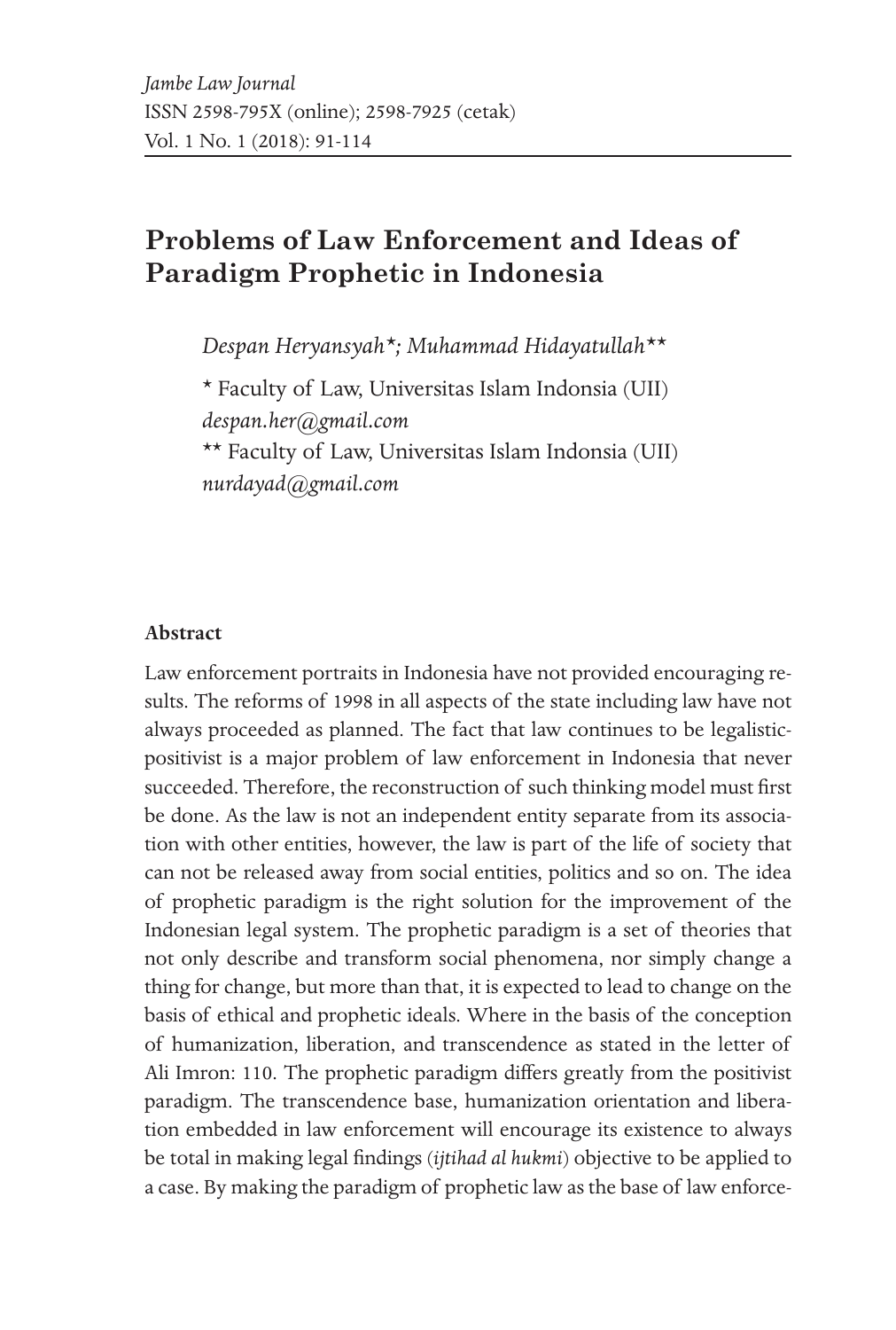ment value in Indonesia, it is expected that law can really give a sense of justice to society which so far only limited to wishful thinking.

**Keywords**: Law Enforcement, Ideas, Paradigm, Prophetic

## **A. Introduction**

The paper is motivated by the empirical reality of law enforcement in Indonesia. The 1945 Constitution of the Republic of Indonesia mandates that Indonesia is a constitutional state<sup>1</sup>, which implies that the nation of Indonesia will make law as the frontline in the life of nation, state, and society. The purposes expressed in the opening of the 1945 Constitution are to protect the entire nation of Indonesia, promote the common prosperity, educate the life of the nation, and participate in implementing the world order.<sup>2</sup> However, the reality is extremely different from the goals, where instead of prospering the Indonesian people the law actually bind the people in injustice. Therefore, the law enforcement in Indonesia is extensively still far from ideal. The constellation is a public secret and can be read almost instantly in the mass media.<sup>3</sup>

Law is a very important aspect for society. Without the existence of law, there will be no order of society that is orderly and harmonious. This orderly and harmonious order of society can be realized if law can create justice.<sup>4</sup> Justice in this respect includes to protect individual and collective rights, give something to the right, impose the same on the same issue, and impose differently on something different.<sup>5</sup>

Law and justice are like a coin that can not be separated from one another. Often the law is symbolized by the Goddess Themis

<sup>1</sup> Article 1 (2) 1945 Constitution of the Republic of Indoensia.

<sup>2</sup> The Fourth Paragraph of Preamble of 1945 Constitution of the Republic of Indoensia.

<sup>3</sup> Satjipto Rahardjo, *Sosiologi Hukum,* first imprint, Yogyakarta: Genta Publishing, 2010, p. 64.

<sup>4</sup> Janedjri M Gaffar. *Penegakan Hukum dan Keadilan*. In http://www. Ahmadheryawan.com, downloaded on December 30 2017.

<sup>5</sup> See Mahrus Ali (ed), *Membumikan Hukum Progresif*, Cetakan Pertama, Yogyakarta: Aswaja Press, 2013, p. 1.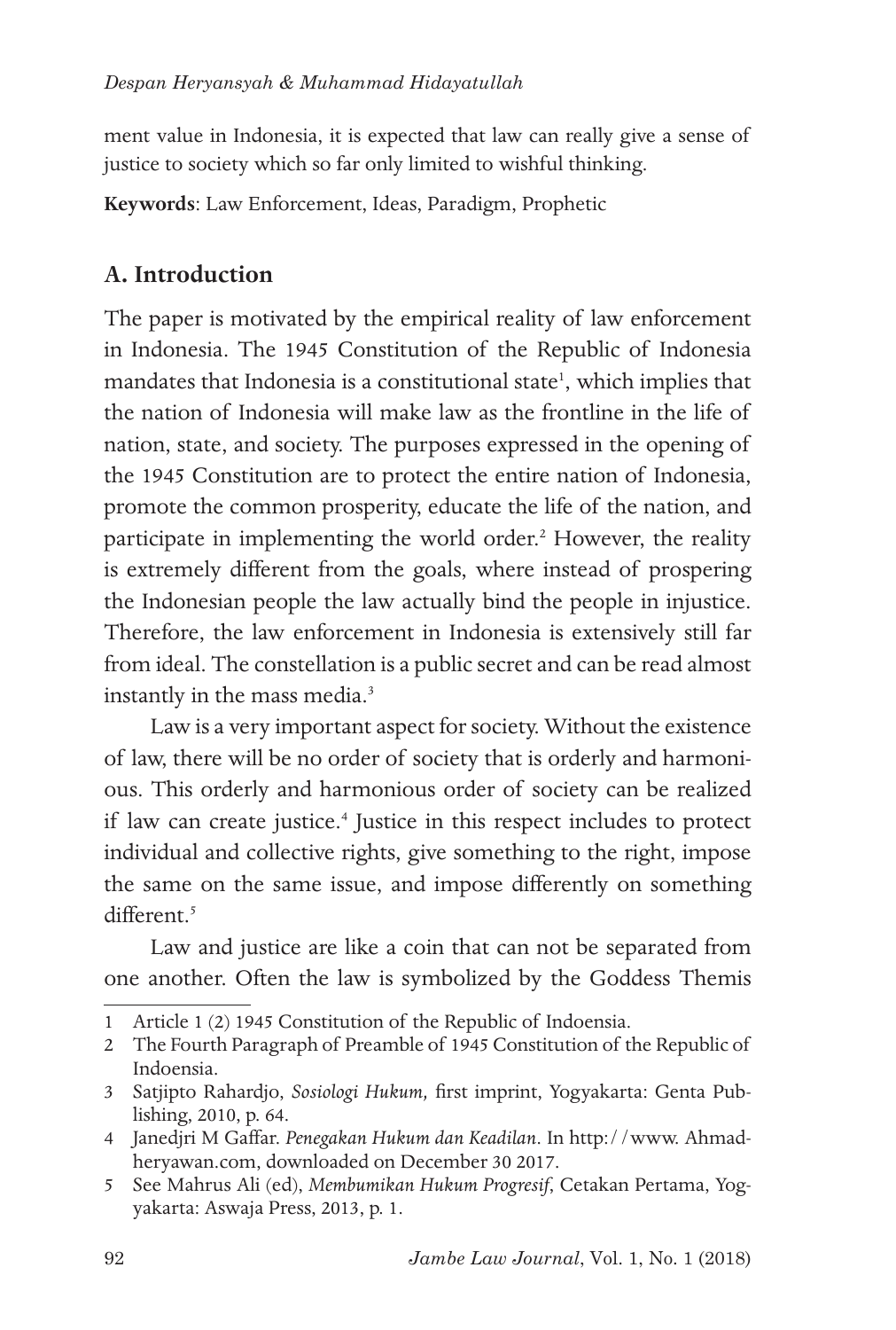carrying scales.<sup>6</sup> It means that the function of law is to uphold justice. However, often in practice law enforcement is found that it does not reflect justice. Sometimes law enforcement is also faced with opposition to justice and legal certainty. Ideally, legal certainty is in line with justice, since both are the objectives of the law but in practice we sometimes have to choose one of them.<sup>7</sup>

The deterioration of law or injustice in law enforcement can be seen from the many existing realities. In recent years, courts that are representatives of law enforcement have been judged to give decisions that do not reflect justice. The failure of the courts to realize these goals has resulted in increasing mistrust and swift flow of public opposition to this institution. Ultimately it impacts on the vigilante that often occurs in the life of society. Cases such as Marsinah, Udin journalist, Tanah Keret in Papua, Nenek Minah, Janda Pahlawan, Nenek Saodah, and others. Most scholars and societies perceive that decisions strongly do not reflect substantive justice, despite legal certainty.<sup>8</sup>

Still, it would be different if people who are entangled with legal cases are those who have a position as legislative and executive. It is recent in our memories about the senior politician of Golkar party Akbar Tandjung, who was found guilty in state court and high court but declared free at appeal. In addition, recently the son of one of the ministers and the president of the president Hatta Rajasa who did not undergo any legal process for accidents caused by his actions. The face of this law does not favor the interests of the small community even the law increasingly oppresses the small community. Oliver Goldsmith says, *law grinds the poor, the rich governs the law*. 9

The condition of law enforcement, whic is not encouraging, entirely can be blamed not only on law enforcement officers, police, prosecutors and judges but also on the system or positivism school

<sup>6</sup> *Jurnal Konstitusi*, Volume 10 No. 1, Maret 2013, p. 71.

<sup>7</sup> Mahrus Ali, *Op.Cit*. p. 1-2.

<sup>8</sup> Zudan Arif Fakrullah, *Penegaka Hukum sebagai Peluang Menciptakan Keadilan*, Jurnal Jurisprudence, Vol. 2, No. 1, Maret 2005. Surakarta: Muhammadiyah University of Surakarta, p. 23-24.

<sup>9</sup> See Oliver Goldsmith, *The Traveller*, 1766, p. 386.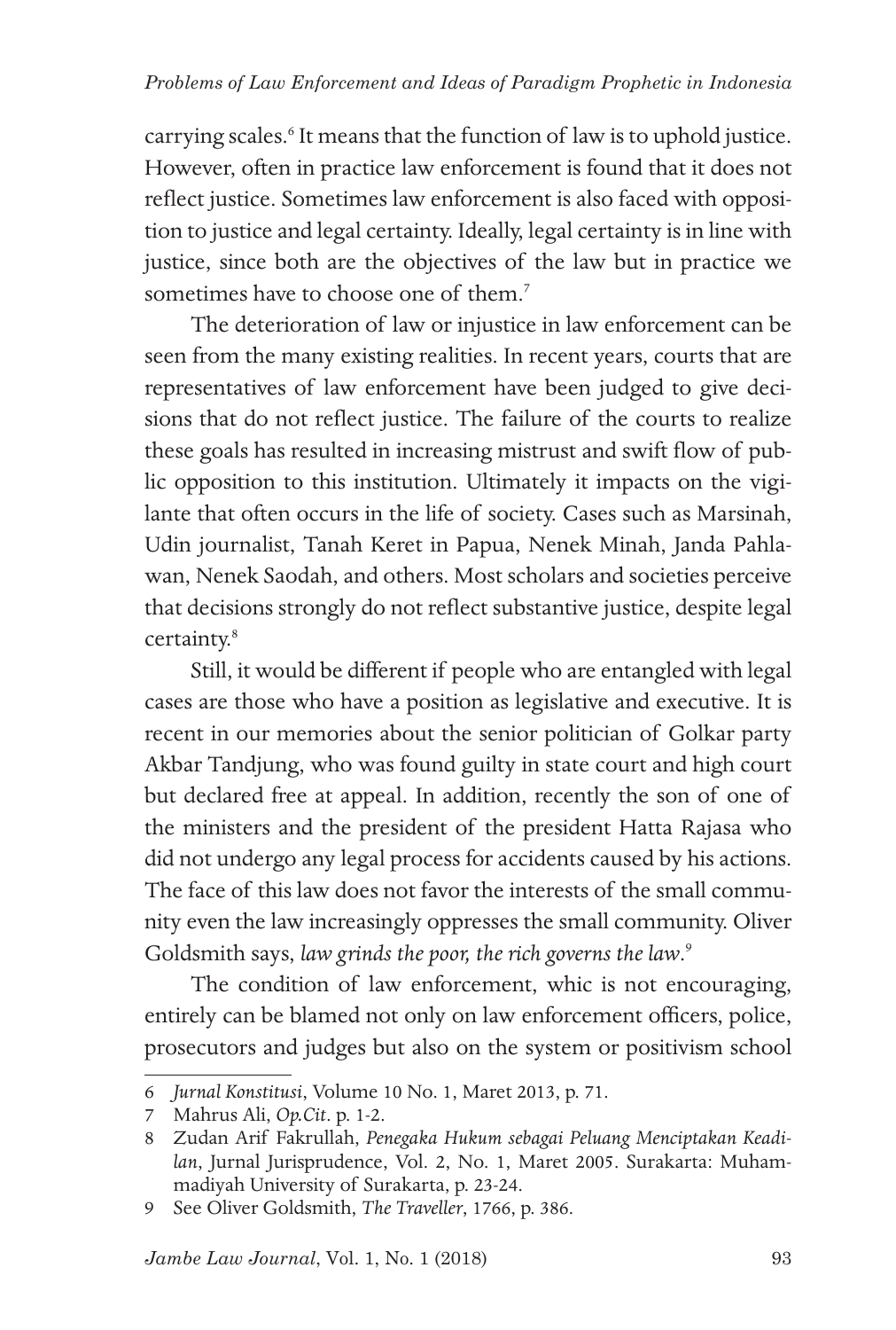used by our country, which makes law enforcement officers only as mouthpieces of law that are rigid and have no freedom. The legal truth is only what is authorized by the authorities without the social, cultural, and political conditions of the community concerned. It is also because of a legal education model that only designs its curriculum to encourage the production of lawyers with horse-ridden or identic or statutory laws (wet).<sup>10</sup>

Therefore, the reconstruction of law enforcement is absolutely necessary in the state of this critical country. If not treated immediately or if treated with an unhealthy dose, the critical law will soon die. Amid enforcement conditions as above, the paradigm of prophetic law is born which offers a different legal concept than before, where the emphasis on the paradigm of prophetic law is humanism, liberation and transcendence. In this article, the writer addressed two main questions:

- 1. Why is the Indonesian legal system difficult to give justice to the community?
- 2. What is the concept of prophetic law in the reconstruction of the Indonesian legal system?

# **B. The Dominance of the Positivism School as Injustice Beginning**

The historical development of science shows, among other things, that the relationship between science and religion (belief system) is not always harmonious and even contradicted. The antagonism between the two as represented by each of its supporters has affected the lives of many people for a long time, sometimes even now it is still heard.<sup>11</sup>

The irreconcilable conflicts between religion and science have resulted in a very sharp separation between religion and science and

<sup>10</sup> Jawahir Thontowi, *Menuju Ilmu Hukum Berkeadilan*, Speech on Inauguration of professor in Law Science, on Desember 20th 2011, p. 84.

<sup>11</sup> M. Syamsudin (ed), *Ilmu Hukum Profetik; Gagasan Awal, Landasan Kefilsafatan dan Kemungkinan Pengembangannya di Era Postmodern*, first imprint, Yogyakarta: FH UII Press, 2013, p. 1.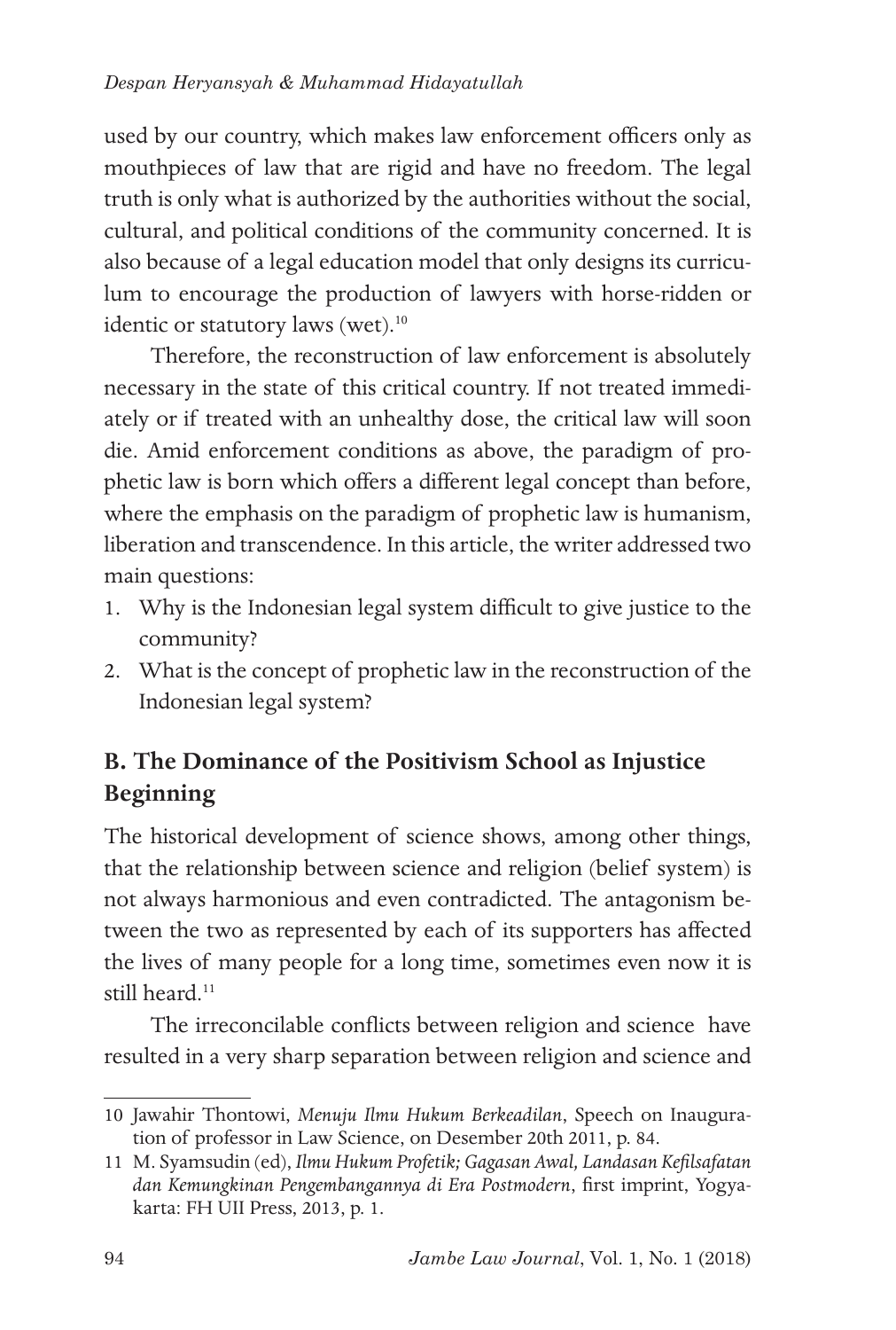other secular things of religious and state life. This is precisely the cause of the epistemological crisis of science and moral problems in the modern western world today. Moreover after Hugo Gratius (April 10, 1583 - August 28, 1645) says "*etiamsi daremus non esse Deum"*  means, in thinking of the Natural Law, regard it as if God does not  $ext$ <sup>12</sup>

The conflict was found to have been won by scientists and soon after it a new chapter emerged in the western world of the Renaissance which has spawned a modern age of Western Europe with the rapid development of science and technology.

In the mid-19th century in continental Europe, especially in France developed a new philosophy called positivism philosophy. This philosophy was taught by two famous exponents, Hendri Saint-Simon (1760-1825) and Aguste Comte (1798-1857). In England this type of philosophy was developed by Herbert Spencer. Positivism is a concept that requires that every thought-provoked methodology to find truth should treat reality as something that exists, as an object which must be released from any macaic metaphysical pre-conception of its subjective nature.<sup>13</sup>

According to Aguste Comte, **what society can reduce in definitive and scientific propositions**. Comte makes a science classification constantly leading to the simplicity and generality of the subject matter (Mathematics), astronomy, physics, chemistry, biology, and sociology. Every branch of science born must rely on previous branches of science, so in his view sociology is the culmination of all that science. In Comte's view every branch of science is something that is exact, certain, and in that case the problem is to describe itself from a problem environment to another matter in the order proposed by it. Within that framework, it is natural for the Comte when the complex phenomenon of the life of society is the last to be naturally worked.14

<sup>12</sup> Jawahir Thontowi, *Op.Cit*. p. 83.

<sup>13</sup> Scott Gardon, *The History and Philosophy of Social Science*, London: Toutdge, 1991, p. 301.

<sup>14</sup> M. Koesnoe, *The Critical to Law Science*, paper delivered before the lecturers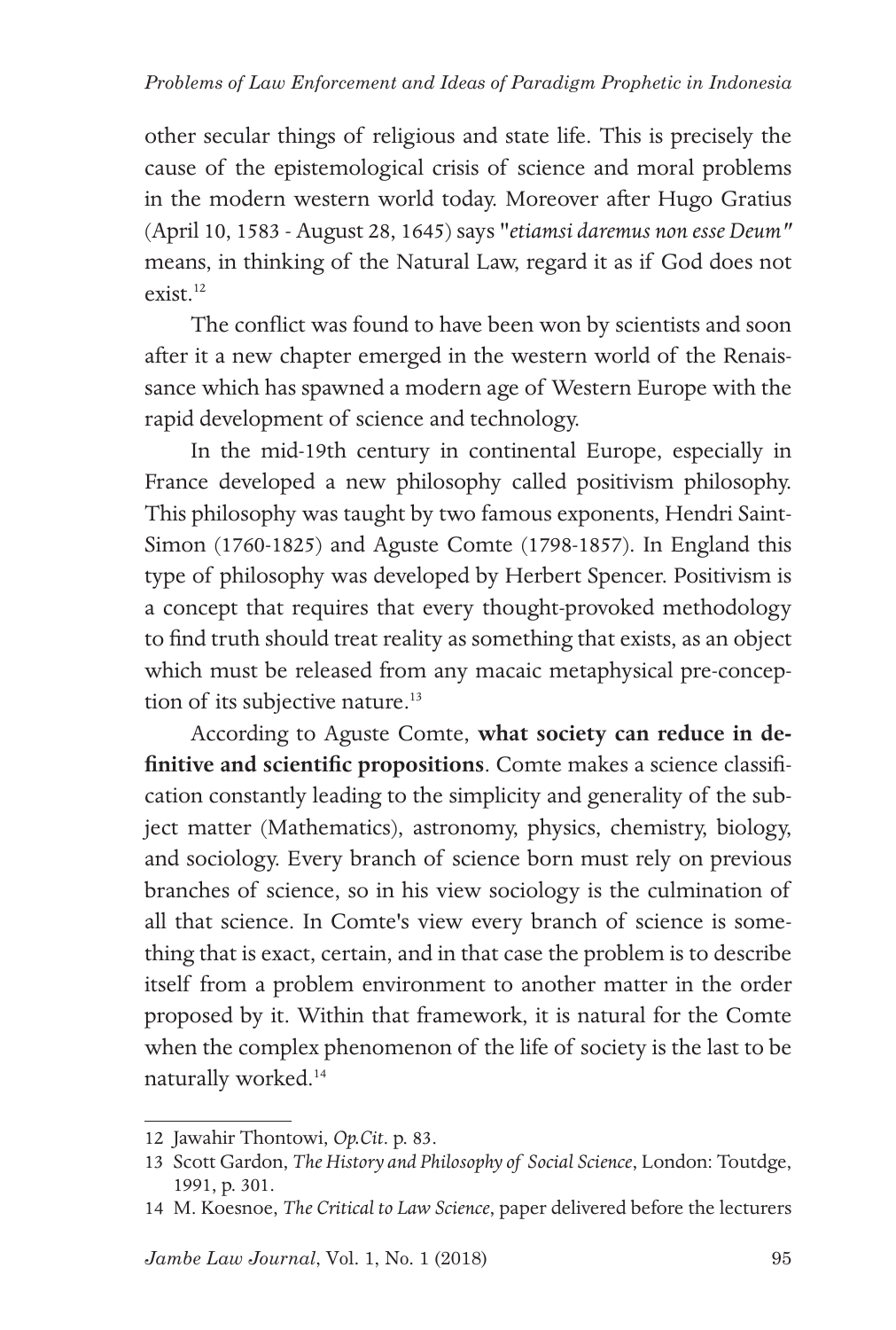### *Despan Heryansyah & Muhammad Hidayatullah*

For Comte, every branch of science in the past was worked through three stages: the theological stage, the metaphysical stage, and the positivist stage. At the theological stage it is shown by the fact that all events within the branch of science concerned are solved by arguing that it is God's will.<sup>15</sup> In the metaphysical stage the solution is sought by way of metaphysical abstaction, for example the fact that stars move in a circle. It is explained that the circle is the perfect motion. In the positivist stage it is proved that every problem is solved scientifically positive through a careful observation of events, hypotheses and it is verified through experiments, then explained with conformities subject to causal law (causality).<sup>16</sup>

This positivist thinking ultimately also affects the world of law, especially the assumption and approach that the science of law must also be a positive legal science, as referred to by Comte. This means that the subject of law as a human society issue must also be resolved by observing the events of the community carefully, then composing hypotheses and conducting verification through experiments as well as only to the conclusions explaining with certainty according to the law of cause and effect. Law is only what can be clearly observed and can be perceived by the senses.<sup>17</sup>

Applied to the idea of law, positivism also requires the release of meta-juridical thinking about the law as embraced by the exponents of natural law. Therefore every legal norm must exist within its objective nature as positive norms, affirmed as a concrete contractual agreement between citizens (or their representatives). The law is no longer conceived as the abstract meta-juridical moral principles of the nature of justice, but *ius* which has been positivised as *lege* or *lex*, in order to establish certainty about what is law and what, even normative, must be expressed as things that are not legal.<sup>18</sup> The two

16 M. Syamsudin (Ed.), *Op.Cit.*, p. 87.

and students of Law Faculty of Islamic University of Indonesia (UII), Yogyakarta, p 3-4.

<sup>15</sup> In West, this Theory Has Been Developed by Thomas Aquinas in His Doctine: *lex aeterna, lex devina-positiva, lex naturalis, dan lex positiva*.

<sup>17</sup> *Ibid.*

<sup>18</sup> Soetandyo Wignjosoebroto, *Hukum Paradigma, Metode dan Dinamika*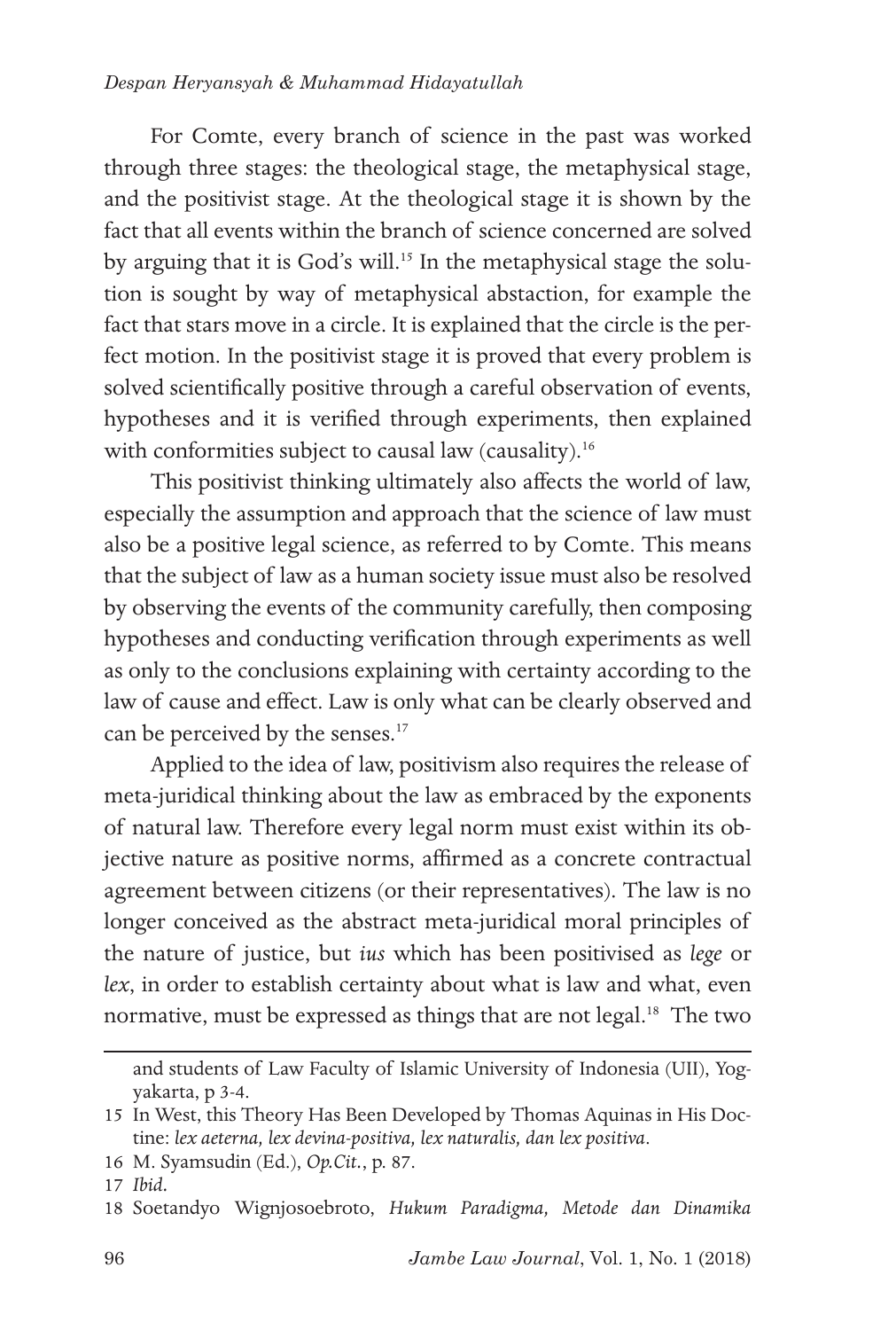great figures in this positivist school of law are Jhon Austin and Hans Kelsen.

## *1. Jhon Austin*

For juridical posotivists of Jhon Austin's version, the law is only caught as a juridical rule, more specifically its juridical form. Regarding the content or material of law, it is not a matter of importance and is a non-juridical field studied by other disciplines.19 Legal science deals only with the fact that there is the rule of law created by the state, and therefore must be obeyed. If you do not obey, be ready to accept sanctions. It does not matter why people obey the law that contains the command and the prohibition, that they obey for fear, or out of respect, or feel compelled to be the same. Most importantly, the fact is that some people obey the rules made by the ruler. Thus, Austin replaces the ideal of justice traditionally seen as the ultimate subject of all laws with the orders of a ruler (in the form of a formal rule).<sup>20</sup>

The Austin Jhon's ism does have its own background, which is somewhat recklessly applying the positivistic ways of August Comte and the empiricism of David Hume. As if consistent with the Comte and Hum's thesis, juridical-positivsm wishes to capture the rule of law as a sensual fact, as an empirical fact. Consequently he cares only about the aspects that the senses can capture. The law is forced to be captured by the sensual senses. Since the sensual capture is a collection of rules, the rule is factually made by a legitimate ruler, and its enforceability can be enforced, then according to this ism, the law is no more than a pile of formal rules of the state.<sup>21</sup>

That is why, for Austin, the rule of law is real and valid, not because it has a basis in social life (counter Comte and Spencer), not because it comes from the soul of the nation (counter Von Savigny),

*Masalahnya*. Jakarta: Huma, 2002, p. 96.

<sup>19</sup> Wolfgang Friedman, *Legal Theory*, 1975. In Surya Prakash Sinha, *Jurisprudence Legal Philosophy in A Nutshsell,* Minessota: West Publishing, 1993.

<sup>20</sup> Theo Huijbers, *Filsafat Hukum dalam Lintasan Sejarah*, Yogyakarta: Yayasan Kanisius, 1984, p. 109.

<sup>21</sup> Bernard L. Tanya, dkk., *Teori Hukum; Strategi Tertib Manusia Lintas Ruang dan Generasi*, Yogyakarta: Genta Publishing, 2013, p. 108.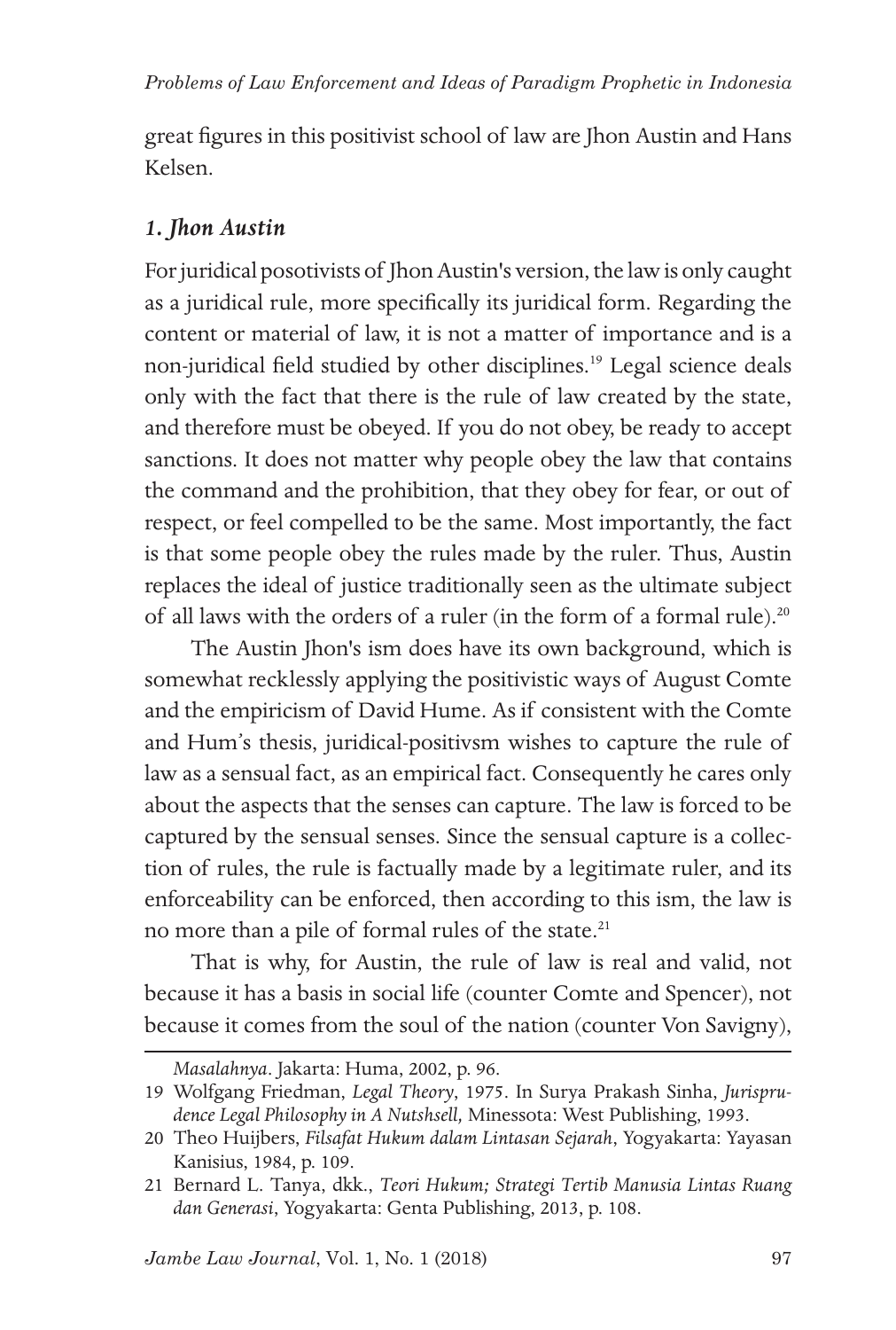not because of the mirror of justice and logos (contra Socrates cs.), but because the law gets its positive form from the authorized institution.<sup>22</sup> Thus, to be regarded as the law according to Austin, the following elements are required: the existence of a ruler (souvereighnity), a command, duty to oblige, sanctions for those who disobey.<sup>23</sup> Logically, if for this ism the important thing in law is its juridical form, not the quality of its content.

The positivism and its influence in the life of the state, immediately seek the positivization of social norms ( *ius*) to be the norm of legislation (to be *lege*). Legal positivization is a top priority in any legal development in modern emerging countries and calls for unity or integration. Legal positivization also always results as a legal nationalization process in order to improve the capacity of states and governments to monopolize formal social contracts through the enactment or utilization of positive laws.<sup>24</sup>

### *2. Hans Kelsen*

Hans Kelsen is known for his pure legal theory, as a theory, it is primarily meant to know and explain its purpose. This theory seeks to answer the question of what the law is and how it exists, not how it ought to exist. It is the science of law (jurisprudence), not legal politics

It is called a pure legal theory because it only explains the law and seeks to clear the object of explanation of all things that are not related to the law. The goal is to clean the law of foreign elements. This is the methodological basis of that theory.<sup>25</sup>

Such an approach seems to be the right thing to do. However, from a glimpse of the traditional jurisprudence developed in the nineteenth and twentieth centuries, it is clear that it is so far removed

<sup>22</sup> *Ibid.*

<sup>23</sup> S. Prakash Sinha, *Op.Cit.*

<sup>24</sup> Niklas Luhman, *A Sosiological Theory of Law*, London: Routledge & Kegan Paul, 1985, p. 103.

<sup>25</sup> Hans Kelsen, *Pure Teori of Law*, Berkely: University California Press, 1978, p. 1.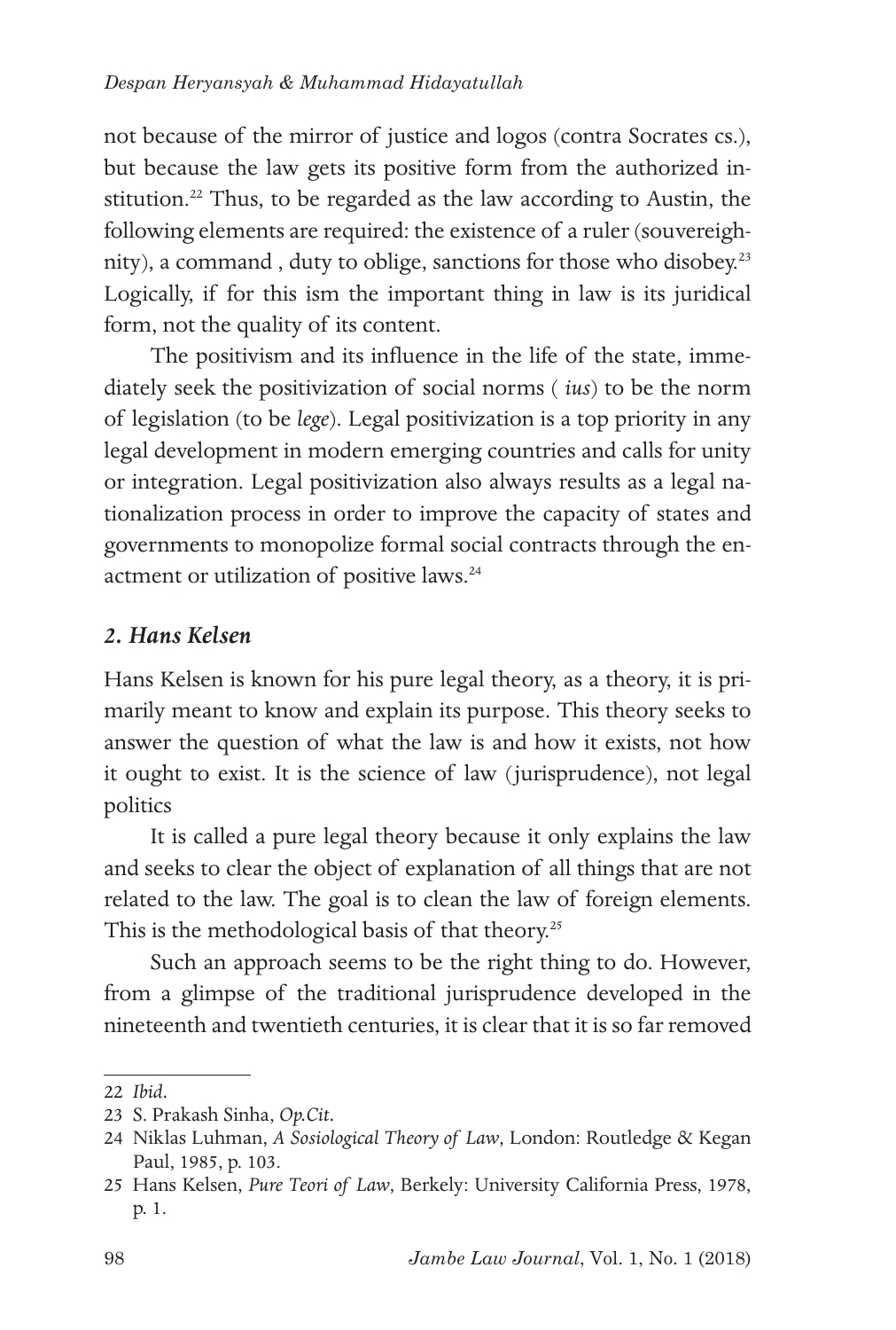from the proposition of purity; uncritically the law has been mixed with elements of psychology, sociology, ethics and political theory. The mix is understandable because this last field deals with the subject matter which is closely related to the law. Pure legal theory limits the notion of law in those fields, not because it ignores or dismisses the connection, but because it avoids confusing the various disciplines of different methodologies (syncretism methodology) that obscures the essence of jurisprudence and abolishes the limits established on it by its nature of subject matter.<sup>26</sup>

The essence of this pure legal theory is that law must be released from other elements, whether moral, religious, social or political elements in order that legal certainty can still be guaranteed and does not cause obscurity for aparatus and society in upholding the law.

## **C. Law Does Not Bring Justice (A Positivism Criticism)**

Law,when dealing with the natural and social life that develops, must be able be applied non-stagnantly and also must be flexible to follow the situation and conditions needed in order to always be able to organize and create just results. Threfore, the interpretive work is not merely reading the rules by using regulatory logic, but also reading the reality or what is happening in society.

One of the causes of stagnancy that occurs in the legal world is that it still stumbles to a single paradigm of positivism that is no longer functional as an analysis and control that combine with live table of real human characteristics in a dynamic context and multi interests both on the process and on legal events, so that law is only understood in a very narrow sense, that is only interpreted as a law, while values outside the law are not interpreted as a law. Meanwhile Holmes has reminded us in advance that the law is not written in constitution but in human experience. More extremely Karl Von Savigny says that true law is not what is in constitution but who live in society.27 It is in the framework of criticism of the positivism.

<sup>26</sup> *Ibid.,* p.2.

<sup>27</sup> See Satjipto Rahardjo, *Pokok-Pokok Sosiologi sebagai Penunjang Studi Hukum,*  Bandung: Penerbit Alumni, 1978.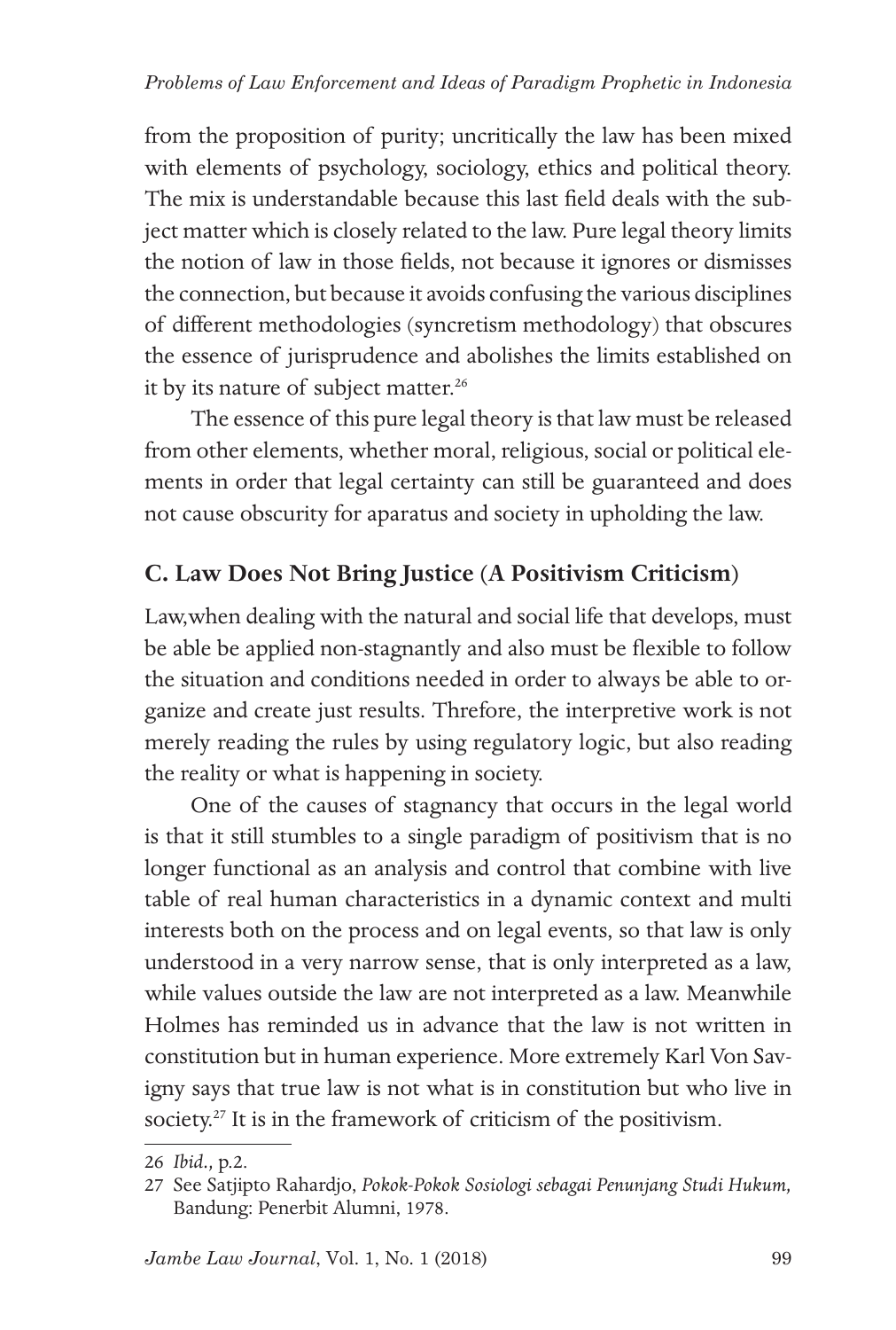### *Despan Heryansyah & Muhammad Hidayatullah*

Law is a part of human creativity used to uphold human dignity. Human beings do not indulge in the alphabets and semicolons contained in the Law as the result of the manifestation of reason, but the law that draws on the human interest to uphold human values. Law is not only ratio product, but part of intuition. Rthe relevance with the basic value of nationality is to realize the concept of civilized justice, such as the second principle of Pancasila. Therefore the law is for humans not the other way around.<sup>28</sup>

The legal Positivism is strongly opposed by the Sociological Jurisprudence. Sociological Jurisprudence is the one in legal philosophy that among others was pioneered by Eugen Ehrlich. According to him, the central point of legal development does not lie in lawmakers, nor lies in the judges' decisions, but on society itself. Basically, the legal norm always comes from social reality, based on the belief in the values that live in society. Sanctions derived from the authorities to defend the law are not essential but merely complementary.<sup>29</sup>

In accordance with the above opinion, according to Eugen Ehrlich, the most important source of law is not the will of the authorities,but the habit. Therefore, in this case Eugen Ehrlich has the same standpoint as Von Savigny about its historical school influenced by Montesquieu,<sup>30</sup> but he uses a more realistic term that is the legal realities that live in society. According to the realism legal science figure F.S.Cohen, functional law science formulates the meanings, rules and institutions. Laws in terms are judges' rulings or acts of other State powers and as the field of Sociology jurisprudence of judgments in terms of human behavior influenced by law. The movement of realism in law equips the Sociological Idealism, because the movement of idealism limits its observation of its enforcement, its enactment and its duties as a result of natural law, while the Sociologists and Sociologism like Pound, Cardozo, Geny, Heck direct their attention

<sup>28</sup> Satjipto Rahardjo, *Membedah Hukum Progresif*, Jakarta: Kompas, 2006.

<sup>29</sup> http://www.fatahilla.blogspot.com, accessed, on 06 January 2015.

<sup>30</sup> Lili Rasjidi, *Dasar-dasar Filsafat Hukum*, seventh edition, Bandung: PT. Citra Aditya Bakti, 1996, p. 68-69.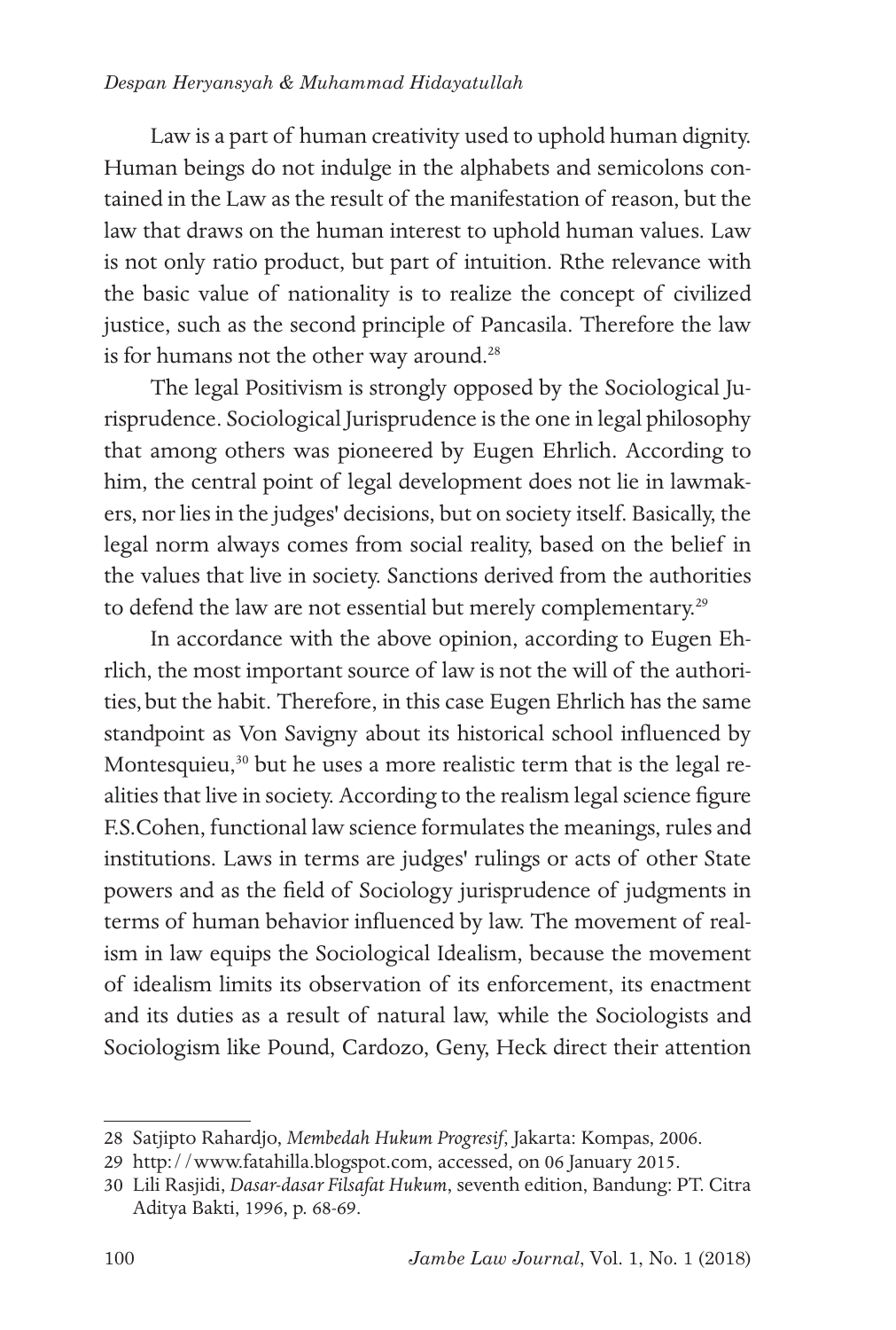to the purpose of law (The Ends Of Law).<sup>31</sup>

Indonesia is a big country rich in culture and customs that extends from Sabang to Merauke. Each region has a different social life as well as the existing norms. Norms that exist are in the form of customary law that is still alive in the midst of society. This has existed before the the Dutch colonized Indonesia and applied positivism in the world of law. With the Unification and Positivism, the law closes the space for customary law and the laws of other habits that live in society to be applicable in the midst of society, so that the local wisdom of living law is squeezed by the laws made by the authorities, so that the resistance to the law and judgment in Indonesia to this day still occur because the law is crystallized in law and the court decision is very far from the values of justice prevailing in the community.

Society develops very quickly, so to compensate for its development the law must always follow the development of society. The existing law should be a guide and solution to all problems that occur at that time whereas in the legal positivism is embodied in a complex procedure, so to conduct a legal reform is always left behind by the development of society. As a result, the existing law is not able to answer the challenges of the times.

According to Friedmann, law as a system consists of sub-systems of mutual movement that can not be separated and influenced by one another. The sub-systems consist of: Llegal Substance, namely concerning the content of the norm / rule of law; Legal Structure, namely concerning legal facilities and infrastructure, including legal apparatus resources; and Legal Culture,concerning the conscious and law-abiding cultural behavior, both government and society. A good legal culture will take shape when all parties are genuinely involved in participating fully in the legal process, so that everyone will truly feel the law. Because of the enormous role of the legal culture, it can mask the weaknesses of legal substance and legal structure.

Thus, according to Friedman the law has a very wide scope, not limited to the textual form of legislation. In the functioning of law in

<sup>31</sup> http://sengiernest.wordpress.com/2014/10/05/mazhab-positivisme-hukum/, accessed on 06 January 2015.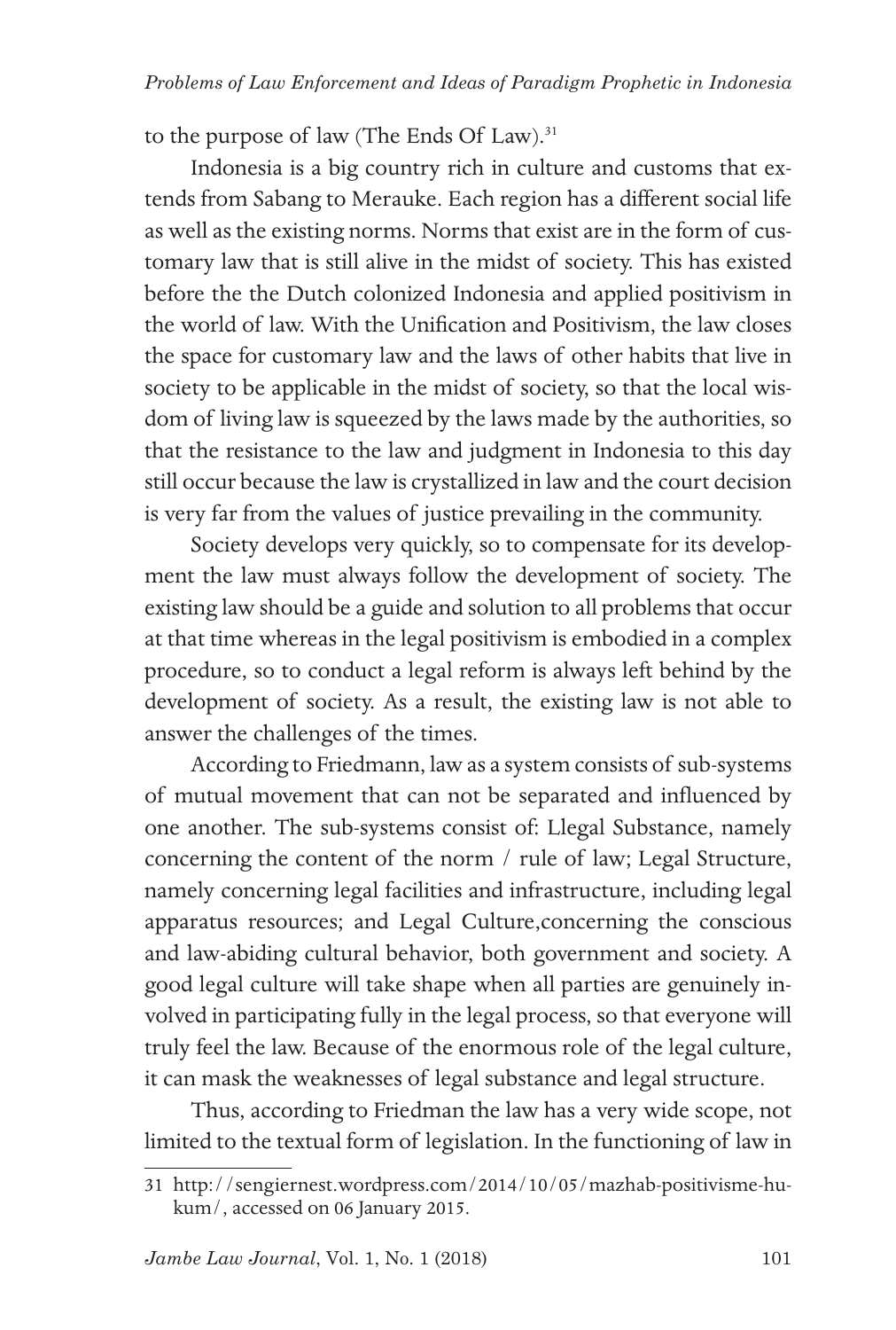the community it not only requires mere law but also requires other things such as community culture, law enforcement officials and facilities and infrastructure. Here we can see that the positivism seeks to imprison the law solely in textual terms.

In the dimension of the tradition of positivistic paradigm, the behavior of law enforcers in Indonesia who are not able to move emancipatory and progressive is revealed, but they merely become instrumentalist tools, mouthpieces of law and hammer knockers from the article texts formulated in space power arena. Social justice is then measured only from rigid and dogmatic chapter sounds. Meanhile the breakthroughs of legal discovery that are responsive and progressive are suspended animation. Laws that live in society are marginalized and even erased. Worse, in the midst of the sacred paradigm of the sanctity of the logical chapter texts, law enforcement agencies in Indonesia have been accustomed to the practice of buying and selling chapters to enrich them.

In essence, the positivism paradigm assuming that law is a formal rule created by the ruler can not bring prosperity to society. Instead of prospering the society which is indeed one of the main objectives of the law, the positivism makes rigid laws.In addition, law enforcement officers only act in accordance with what is written in the constitution, so that in practice many problems appear. There must be something wrong with the application of our constitution, which has been a grip in enforcing the law. Once acknowledged and proved by various studies from both the scientists of law sociology and other social sciences that the positivism is no longer relevant to answer various legal issues, then the question is what kind of law is appropriate to solve law problems increasingly to be more complex.

To explain the question above, there have been many theories developed by jurists. Philip Nonet and Philip Scjelnick issued a responsive law, Roberto M Unger developed a critical law, Satjipto Rahardjo developed Progressive Law, Brawijaya University of Malang initiated the Science of Religion, and FH UII developed Profetic Law. It is this prophetic law which the authors will discuss in this paper, because it seems to be in the midst of the law problem. Also because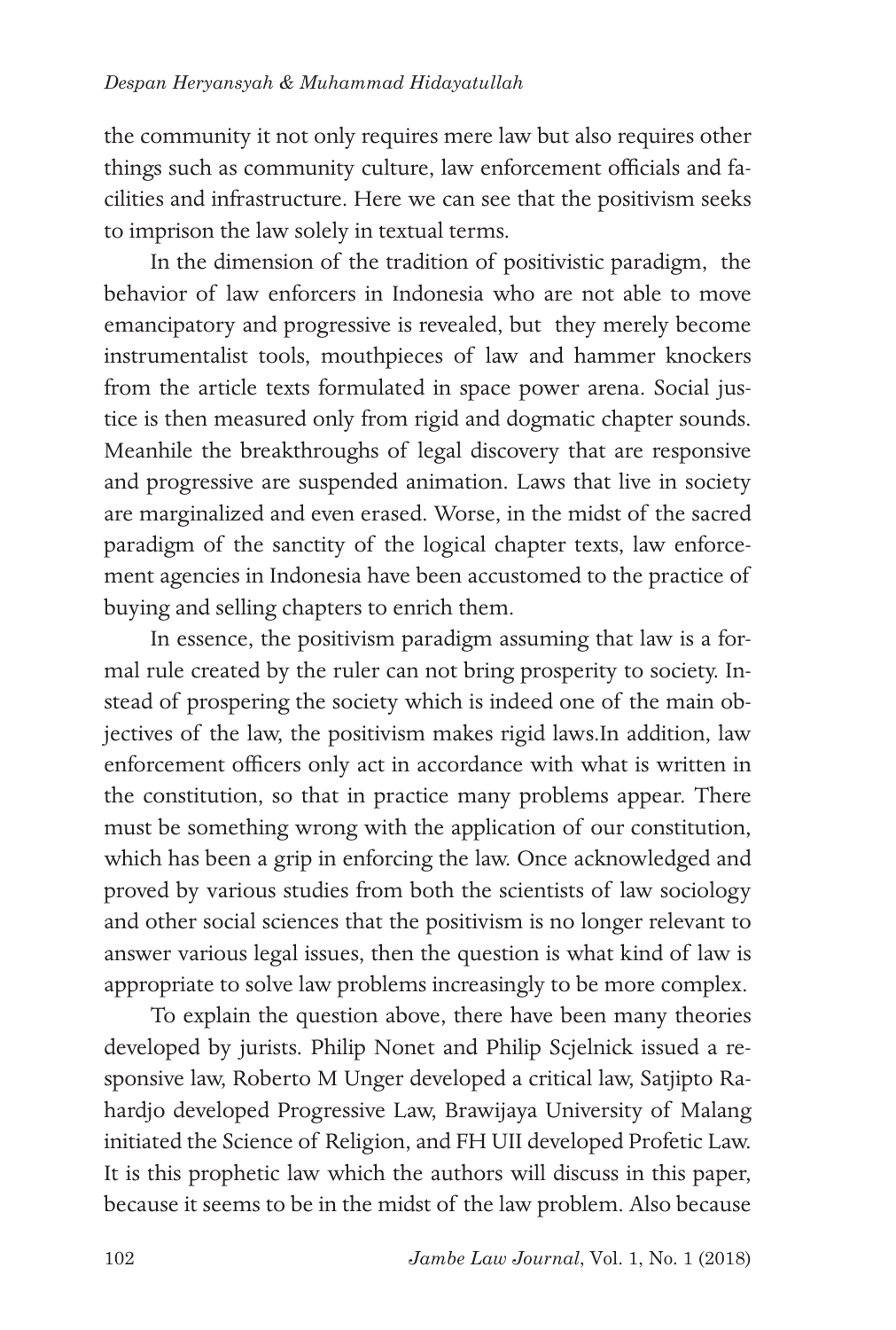the real condition of Indonesian nation is very plural, prophetic law is one of the right answers.

## **D. Paradigm of Prophetic Law; Liberating Law**

Prophetic law in language can be interpreted as a prophetic-oriented law (prophetic mission). Prophetic mission for the author is always related to the three main approaches, namely: liberation, humanization, and transcendence. However, the prophecy referred to here is not rigid, in the sense that all religions can transform their prophetic mission, even though the mission of prophecy can actually be said to be universal. In addition, the paradigm used must be dynamic, meaning it requires contextualization in the meaning of holly and hadith (for Islam), so that friction or clash between followers of religion can be avoided.

Being a prime view in law is that law is created to bring benefit to people and it is not independent and out of social reality. Therefore, if a time comes the circumstances in which the law does not bring justice to man, it is not the man who is forced to adjust to the existing rules but the the law that must be corrected or the way of human law treatment is less precise. From this the author tries to relate it to prophetic law as an alternative or solution to the law of human beings, and beyond that the law has failed to bring justice.

The prophetic law was chosen because according to the author law enforcement in Indonesia requires not only a regulation that guarantees the existence of certainty (contra positivist), more than that the law should contain values and morals so that the impact felt by the community is really in accordance with its human nature. Therefore, as a law that adheres to "revelation" and "prophetic" doctrine, prophetic law is the right solution for the current legal crisis in Indonesia. In addition to needing good law, law enforcement also requires good man, and good government who hold firmly to their religious values

In the context of cases for the above marginalized group, Satjipto Rahardjo has said that if a policeman or prosecutor works with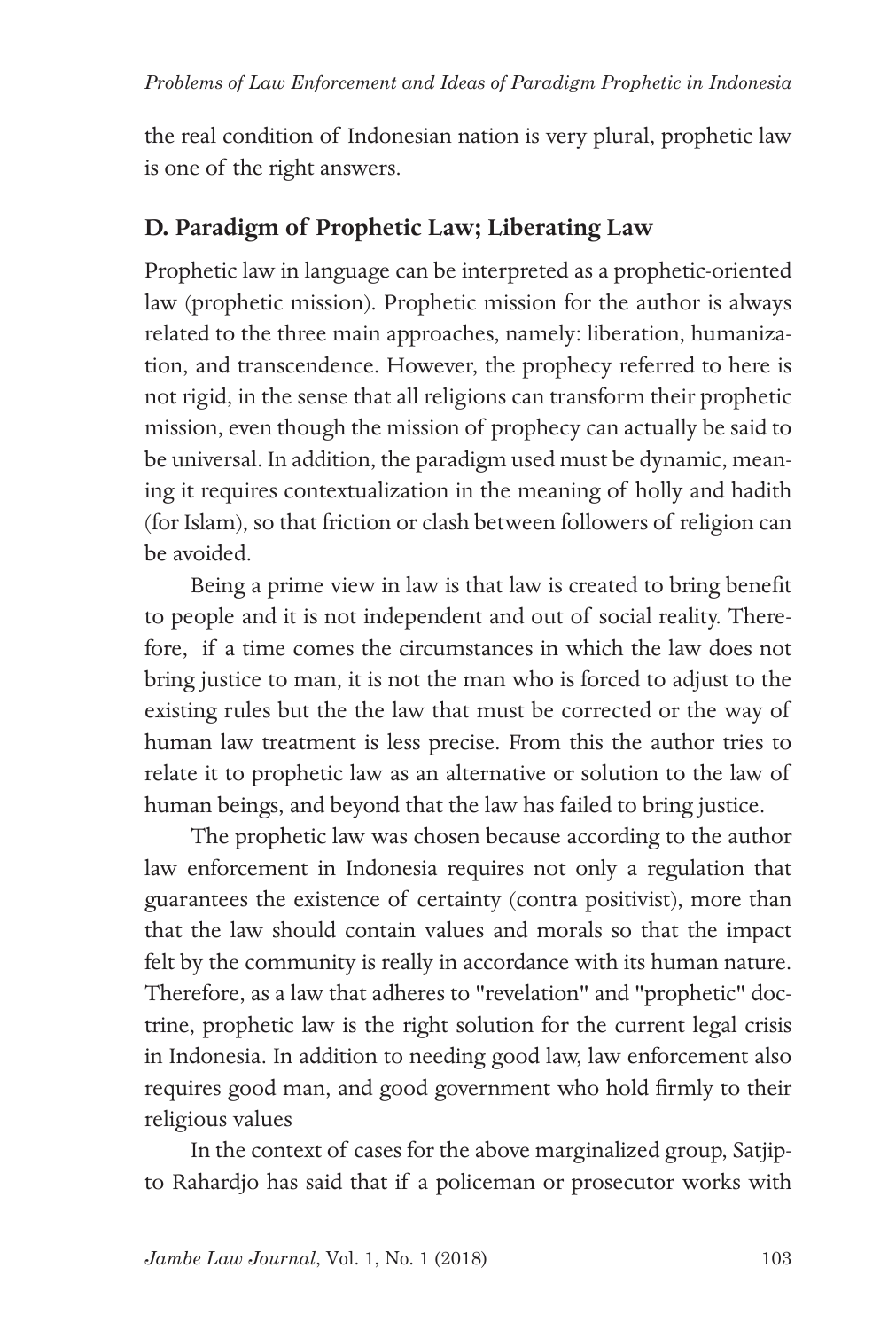conscience, it will result in different verdicts from those of apparatus who simply work only on the book rule or spelling texts.<sup>32</sup> Therefore Satjipto argues that what is needed by law enforcers today is that people who are able to use their brains and conscience in the work, although the physical aspect should not be ignored. Conditions of conscience arise such as the form of patience, self-control, and so forth $33$  so that law enforcement is able to explore the aspects of justice and humanity to the legal cases it handles. Hence, the prophetic law paradigm is once again a highly relevant solution.

The prophetic word comes from the English word 'prophet'. According to the Oxford Dictionary 'prophetic' is (1) "Of, pertaining or proper to a prophet or prophecy"; "Having the character or function of a prophet"; (2) "Characterized by, containing, or of the nature of prophecy; predictive ". Thus, the prophetic meaning is to have characteristics like prophets', or to be predictive, to foresee. We can translate prophetic here into 'prophethood', but is there any prophetic social science? Is there a science of prophetic law?

Kuntowijoyo has written that "The origins of the mind of Prophetic Social Science can be found in the writings of Muhammad Iqbal and Roger Garaudy"<sup>34</sup>. Muhammad Iqbal is an Islamic thinker, while Roger Garaudy is a French philosopher who converted to Islam. Kuntowijoyo took the ideas of two thinkers to develop what he thought of as the prophetic sciences, more particularly the prophetic social sciences, because Kuntowijoyo was a historian and a social scientist. However, in the next development, this prophetic science not talks about not only social problems but also other sciences such as law science, because the scope of prophetic is very large. As a set of legal concepts related to each other that form a frame of thought, the author calls it by the term of prophetic paradigm.

Please note first that the basis of this prophetic paradigm is Is-

<sup>32</sup> Satjipto Rahardjo, "Berhukum dengan Nurani," *Kompas*, 8 June 2009.

<sup>33</sup> Satjipto Rahardjo, *Sosiologi Hukum : Esai-Esai Terpilih*, Yogyakarta: Genta Publishing, 2010, p. 115.

<sup>34</sup> Kuntowijoyo, *Ilmu: Epistemologi, Metodologi dan Etika,* first imprint, Yogyakarta: Tiara Wacana., 2004, p. 90.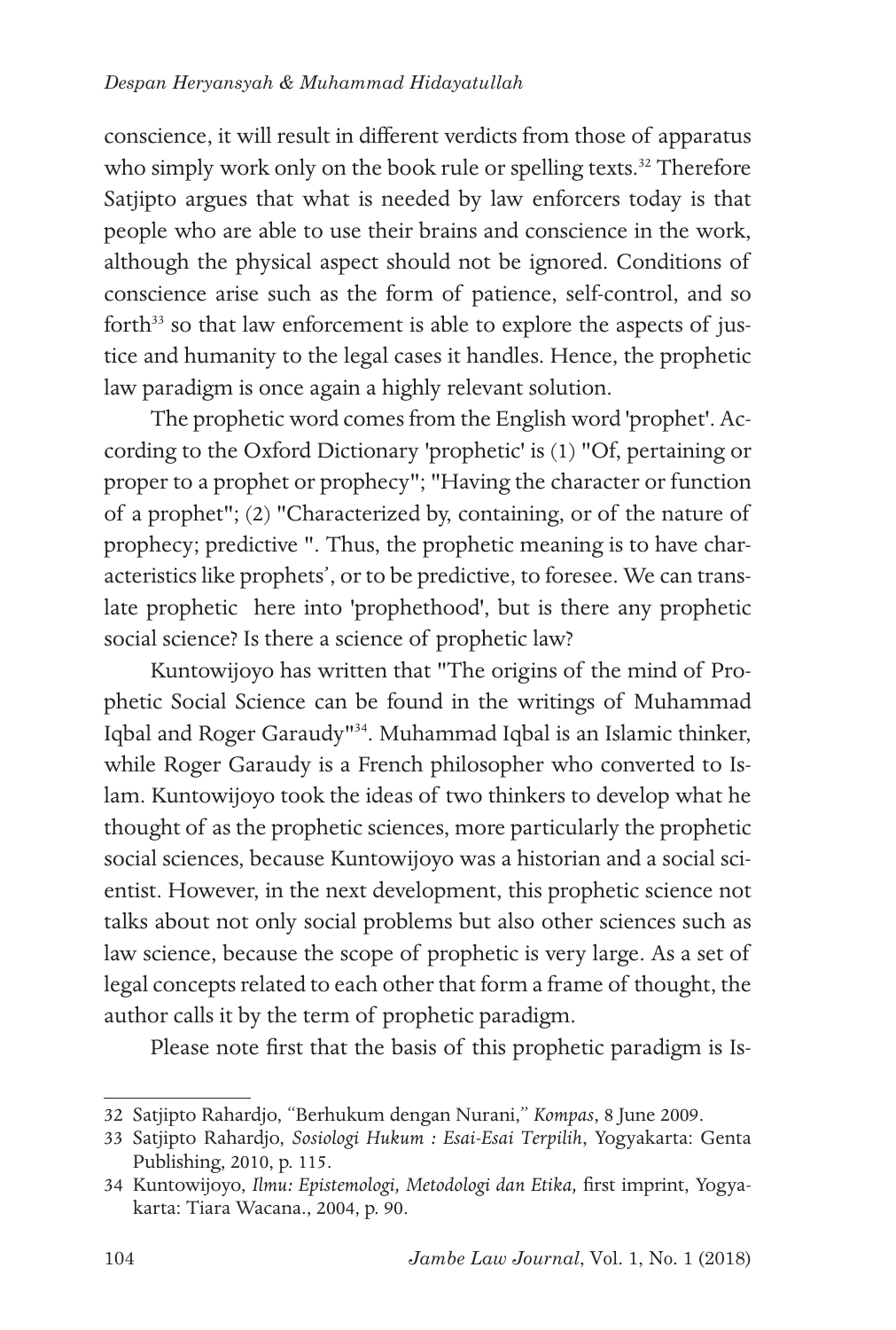lam. Islam is simply interpreted as a whole set of symbols based on symbols derived from the Qur'an and the sunna of Prophet Muhammad s.a.w. as the messenger of Allah s.w.t. explaining and manifesting various things in the Qur'an.<sup>35</sup> However, the teachings contained in the Qur'an are not applied arrogantly but plainly interpreted contextually and adapted to the current conditions or in contemporary terms it is known as transformation.

For example, as a paradigm based on Al-qur'an and sunnah rasul, of course the system of doctrine built must be based on two important things, namely the pillars of faith and pillars of Islam. However, the pillars of Faith and the pillars of Islam must first be transformed to be relevant to the social conditions of the community. Pillars of faith are the basis of belief, the basis of which consists of two kinds: the basis of cognition (mind) and the basis of affection (feeling).<sup>36</sup>

Pillars of faith consist of six things, if transformed more or less as follows: first, faith in God, the faith is nothing but "relation", it means to build a relationship with God and the most appropriate relationship is devotion. In the context of the prophetic paradigm, God is here transformed into knowledge, for God is the source of knowledge. To believe in God in a prophetic context is to believe in knowledge itself. Second, faith to angels means building relationships with angels, and the right relationship is friendship because angels are friends for faithful men. Third, believing in the book means building relations with the book, and the right relationship is the reading because the book is something to read. Fourth, to believe in the prophet is to build relationships with prophets and the right relationship is college and friendship. This means that a Muslim sees the Prophet as a teacher who gives knowledge as well as friends as the relationship between Muhammad and his Companions. Fifth, to believe in the Day of Judgment is to establish a relationship with the Day of Judgment, the right relationship is the prevention, because doomsday in this context can be interpreted as destruction. The sixth, to believe in destiny is to build relationships with destiny, and the right relation-

<sup>35</sup> M. Syamsudin (ed), *Op.Cit.,* p. 47.

<sup>36</sup> *Ibid.* p. 48.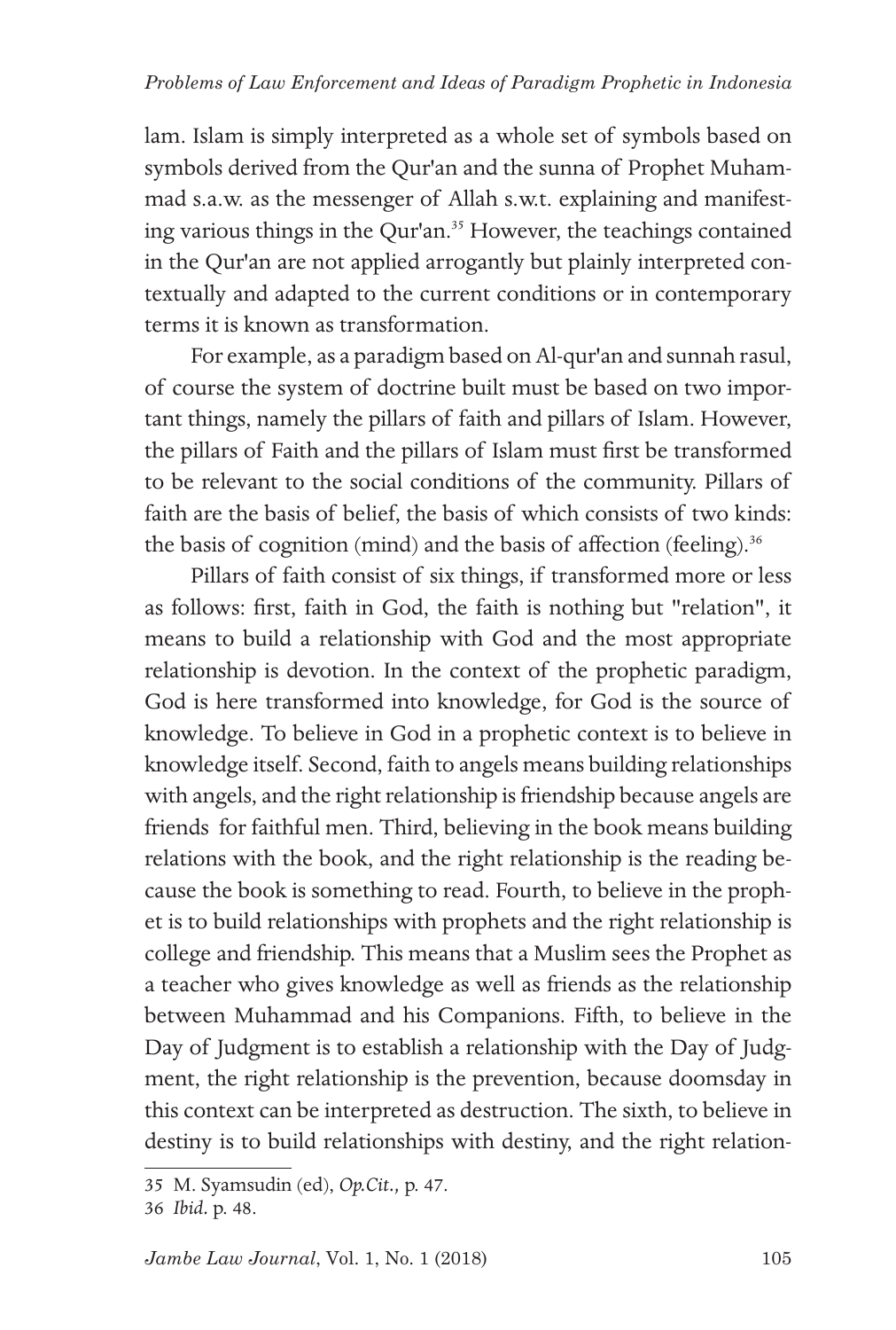ship is acceptance. This means that a Muslim sees destiny as sometthing inevitable and the right relationship is to accept it. Destiny in the context of scholarship can be interpreted as a law of nature.<sup>37</sup>

In the context of the above thought, the author is interested to examine the significance of the prophetic paradigm in law enforcement in Indonesia. The prophetic paradigm as Kuntowijoyo thinks is based on three things, namely humanization (*amar ma'ruf*), liberation (*nahi mungkar*) and transcendence (*faith*). These three bases are a prerequisite for the presence of human choice, in which if contextualized in law enforcement in Indonesia, moral responsive and progressive law enforcers will exist to fix the crisis of law enforcement taking place. Prophetic conception is a marker that in Islam contains prophetic values that can be used as a reference in directing the change of society, namely humanization, liberation and transcendence derived from the Qur'an letter of Ali Imron verse 110 which reads "Ye are the best people, evolved for mankind, enjoining what is right (humanization), forbidding what is wrong (liberation), and believing in Allah (transcendence)"

Kuntowijoyo terminologically explains one by one. First, humanization which is the constructive meaning of word "*amar ma'ruf*" originally meaning to encourage or uphold virtue. The command of *Amar Ma'ruf* is intended to elevate the dimensions and the positive potential (*ma'ruf*) of every human being, which is an impulse of emancipation to the light (*nur*) of the divine guidance in attaining the level of *fitrah*. *Fitrah* is a state in which man earns his position as a noble being in accordance with his human nature.<sup>38</sup> Meanwhile in Islamic language the meaning is to humanize human and eliminate material, dependency, violence and hatred from human.<sup>39</sup> The concept of

<sup>37</sup> Heddy Shry Ahimsa-Putra, "Diskusi Berseri Membangun Paradigma Ilmu Hukum Profetik" issued by Pusat Studi Hukum (Center for Legal Studies), Faculty of Law, Universitas Islam Indonesia (PSH FH-UII) Yogyakarta, 18 November 2011.

<sup>38</sup> Kuntowijoyo, *Paradigma Islam : Interpretasi Untuk Aksi*, Bandung: Mizan, 1991, p. 229.

<sup>39</sup> Kuntowijoyo, *Muslim Tanpa Masjid : Esai-Esai Agama, Budaya dan Politik dalam Bingkai Strukturalisme Transedental*, Bandung: Mizan, 2001, p. 364-365.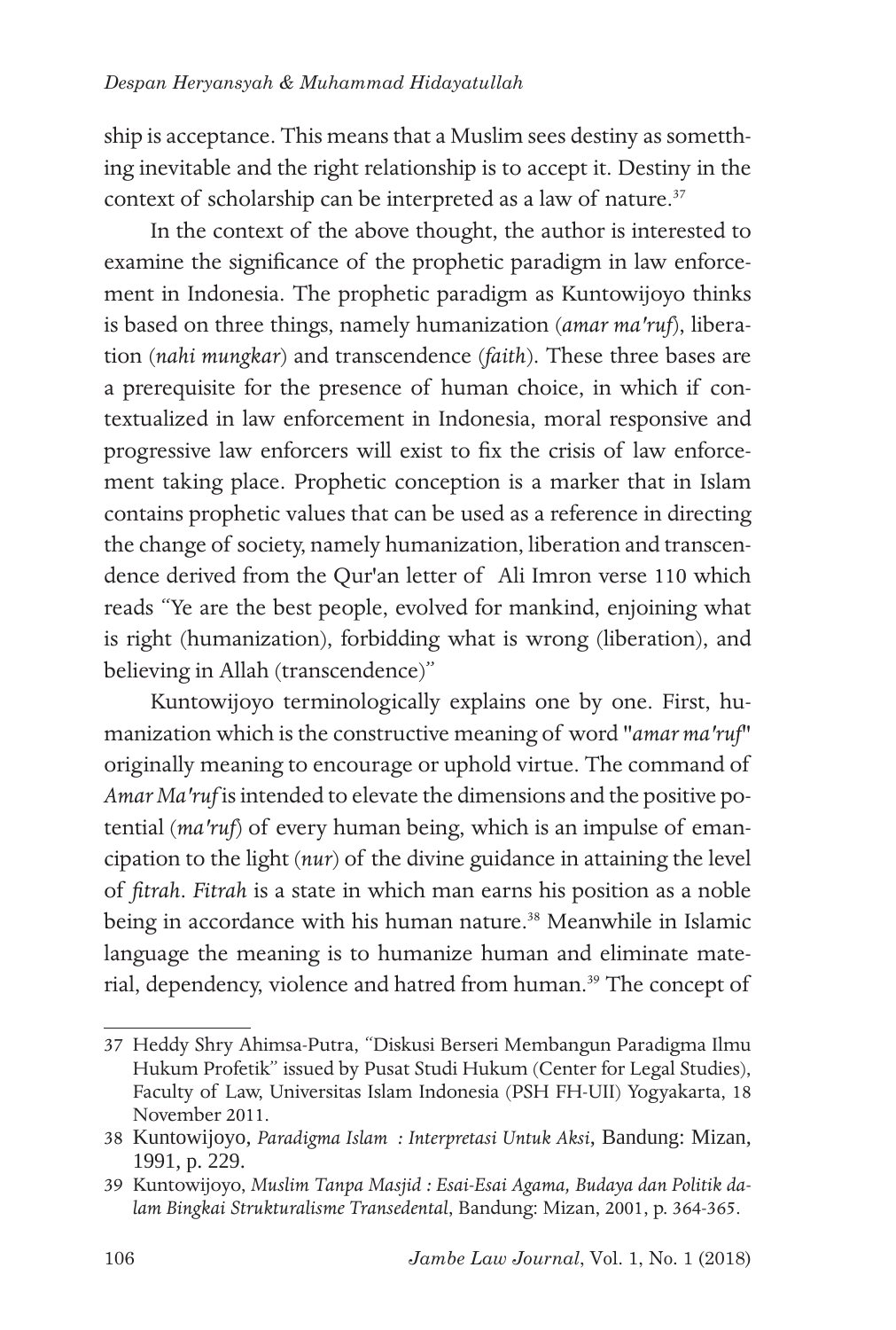Kuntowijoyo's humanization is rooted in theocentric humanism,<sup>40</sup> in contrast to the philosophy of western humanism which in fact was born in post renaissance which principally declares its opposition to religious philosophy for the sake of human dignity (anthropocentric humanism).<sup>41</sup>

Second, liberation which is the constructive meaning of the word "*nahi mungkar*" means to prohibit or oppose any destructive crime, begin to prevent friends from consuming drugs, to ban brawl, to eradicate gambling, to remove loan sharks/money lenders, to defend the fate of workers, and to eradicate corruption.<sup>42</sup> In the meaning of Islamic scholarship, it means liberation from ignorance, poverty, and or oppression. Theoretically the concept of liberation is strongly influenced by the spirit of liberation theology born out of Catholic thinking in Latin America using Marxist analysis tools as the concept of liberation. Religion under the auspices of liberation theology will emerge as a moral and social force for liberative and emancipatory work,<sup>43</sup> but in the context of Islamic scholarship, Kuntowijoyo does not take Marx's "ideology". For Kuntowijoyo, ideology is a myth. Kuntowijoyo's interpretation of liberation is based on the values of transcendence which then lead to the presence of prophetic responsibilities to free human beings from cruelty, poverty, violence, the dominance of oppressive structures and the lives of false consciousness. Marx's liberation ideology considers religion to be opium, while Kuntowijoyo puts religion as a means of liberation after a scientific process of science.<sup>44</sup>

Third, transcendence which is the constructive meaning of the word "*tu 'minuuna billah*" basicly means faith in God. The meaning

<sup>40</sup> Kuntowijoyo, *Paradigma Islam : Interpretasi… Op. Cit*, p. 228-230.

<sup>41</sup> Ali Syariati, *Sosiologi Islam*, Yogyakarta: Ananda, 1982, p. 85.

<sup>42</sup> Kuntowijoyo, *Identitas Politik Umat Islam*, Bandung: Mizan, 1997, p. 38.

<sup>43</sup> Micheil Lowy, *Teologi Pembebasan*, Yogyakarta: Insist Press-Pustaka Pelajar, 1999, p. 26-47.

<sup>44</sup> Husnul Muttaqien, "*Menuju Sosiologi Profetik: Telaah Gagasan Kuntowijoyo Tentang Ilmu Sosial Profetik dan Relevansinya Bagi Pengembangan Sosiologi*," Undergraduate Thesis, Faculty of Social and Political Sciences UGM, Yogyakarta, 2003, p. 125.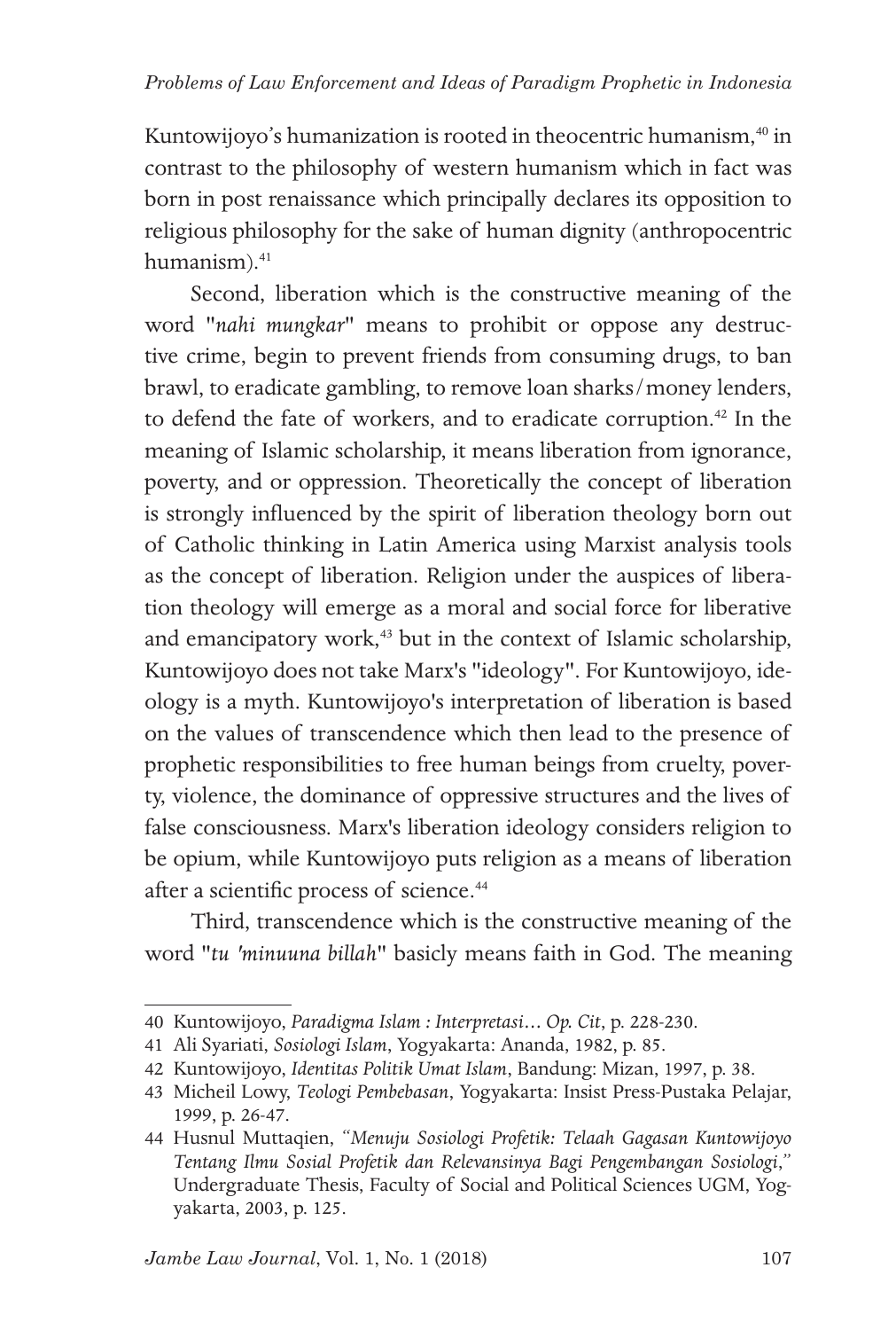of transcendence generally relates to theology like the divine and the unseen. The existence of transcendence in the prophetic paradigm is the basis of humanization and liberation actions. For Kuntowijoyo, the existence of transcendence becomes the basic value that will improve the crisis of modernism. For him, the modernism born of the renaissance paradigm has separated the revelation (religion) from science as the impact of resistance to the theocentrism in the middle ages so that there is distability. Modernism is not even just a distability, but also a journey into a total disintegration, a catastrophe of human history.<sup>45</sup>

From the above conceptions, the prophetic paradigm is a set of theories that not only describe, transform social phenomena, and simply change a thing for change, but also hopefully direct change on the basis of ethical and prophetic ideals.<sup>46</sup> In the basis of humanization conception, liberation and transcendence as stated in the letter of Imron Ali: 110, will also encourage the formation of other constructive concepts, including: first, the concept of the best people can mean that the people must be responsive and progressive who are competing to be the best human . Second, historical activism can be interpreted that the people must be involved in incising the history of civilization. Third, the importance of consciousness means that people must be aware of their responsibilities. Fourth, the existence of prophetic ethics means that every people must uphold the spirit of humanization, liberation and transcendence in its private and social spaces.<sup>47</sup>

The prophetic paradigm differs greatly from the positivist paradigm. The transcendence base, humanitarian orientation and liberation embedded in law enforcement will encourage its existence to always be total in making legal findings (*ijtihad al hukmi*) objective

<sup>45</sup> F. Budi Hardiman, *Melampaui Positivisme dan Modernitas : Diskursus Filosofis tentang Metode Ilmiah dan Problem Moderitas*, Yogyakarta: Kanisius, 2003, p. 151.

<sup>46</sup> Moh. Sofan, *Pendidikan Berparadigma Profetik : Upaya Konstruktif Membongkar Dikotomi Sistem Pendidikan Islam,* Yogyakarta: IRCiSoD-UGM Press, 2004, p.131.

<sup>47</sup> Kuntowijoyo, *Muslim Tanpa Masjid… Op. Cit*, p. 357-358.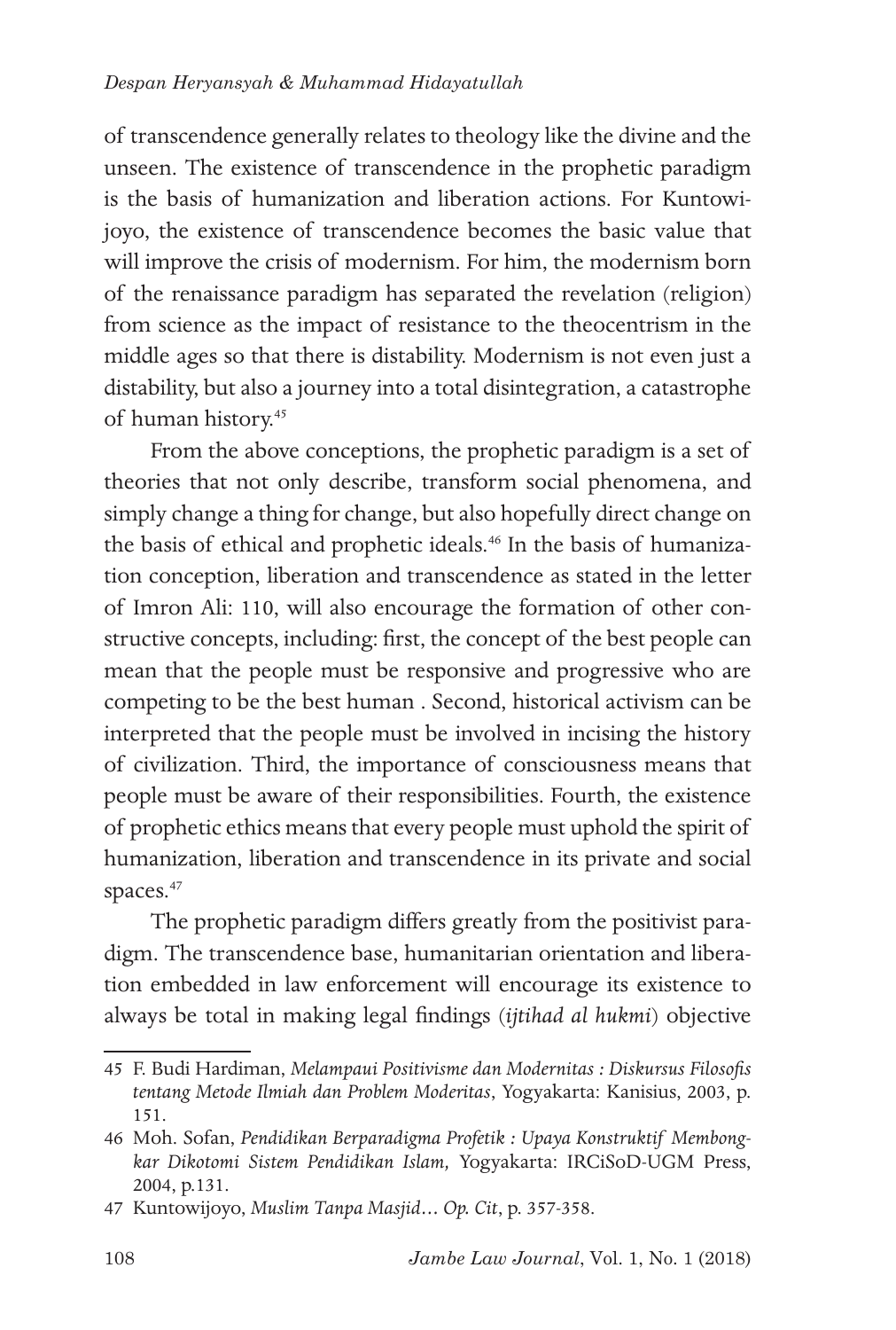to be applied to a case. Law enforcement in this context is placed in a very strategic and decisive position, namely *mujtahid*. Its position must think hard to be part of law enforcement that is able to record the history of humanity and engage in building a civilized order. The decision must be based on the critical and intuitive knowledge of the sciences, the behavior must be maintained ethically and prophetically and vie to be role models in law enforcement.

The orientation of the prophetic paradigm in law enforcement is actually "similar" to the progressive legal notion declared by Satjipto Rahardjo, in which man and the people are the purpose of the existence of law. Enforcement of progressive legal law,as Suparman Marzuki says, is a submissive law enforcement of the existing system, but more affirmative (affirmative law enforcement). Affirmative means the courage to exempt from conventional practice and affirm the use of one other way, which breaks through the longstanding practice of law. The human rights law enforcement apparatus is realistic, not residing in the ivory tower. They have to sharpen their intuition by coming down to absorb the growing aspirations of society. Law enforcement officials should be agents of change and not staff of the legal system. They must dare to break through the barriers built by oppressive ideologies of social justice. They must come out of the monolithic interpretation because the text of the legislation provides only a limited sphere of interpretation. Progressive law enforcement is more of a context than a rule-only text.<sup>48</sup>

The ideals of law enforcement of the prophetic paradigm equal the ideals of progressive law enforcement. Only progressive law as Satjipto declares has no offensive position of transcendence as the basis of enforcement. Therefore, the basic orientation of enforcement is simply humanism as developed in the liberation society of Europe. Meanwhile the prophetic paradigm, the orientation of humanization and liberation in the law must stand on the transcendence, so law enforcement is not solely responsible for materially, but also responsibly immaterial. The existence of transcendence in the law of prophetic

<sup>48</sup> Suparman Marzuki, *Robohnya Keadilan: Politik Hukum HAM Era Reformasi,*  Yogyakarta: Pusham UII, 2011, p. 269-270.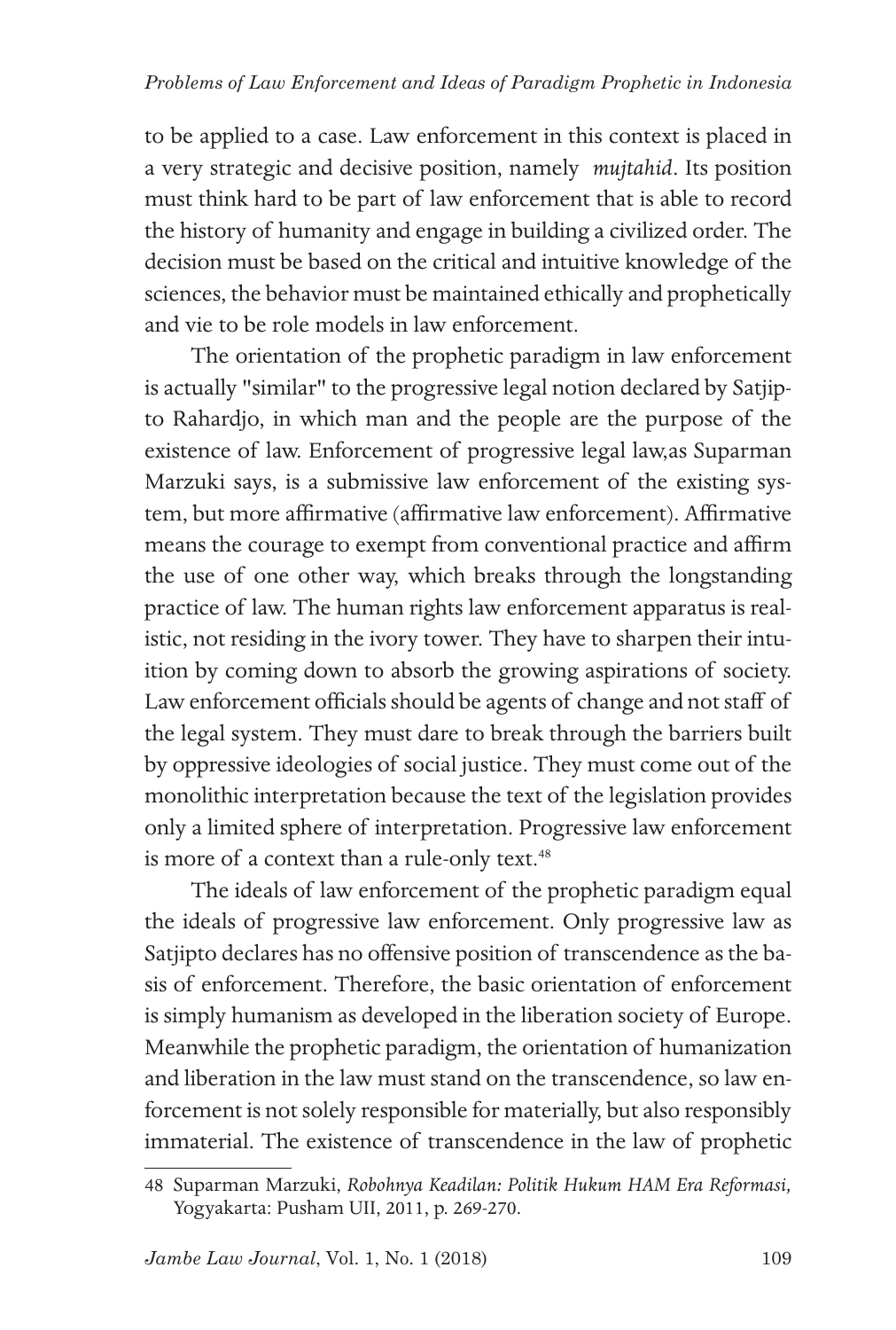paradigm is a fundamental one. Its absence will lose the orientation of humanization and liberation into the European humanism that indeed separate the science from religion on **the basis of that the value must be free.**

Methodologically, the prophetic paradigm, if personalized to law enforcement, will create the patterns:

First, law enforcers must transform "abstract laws into the concrete ones. The law in Indonesia so far with its positivism paradigm is in the ivory tower, and does not touch the sociological real facts of society. Law becomes a rigid, transcendent and not grounded language with sociological conditions when established. Then the law must be earthed and cultivated so that it becomes a blessing for social life and able to be an effective solution to the real problems faced by the community.<sup>49</sup>

Second, law enforcers must transform "ideological law into science". Ideology according to Kuntowijoyo is subjective, normative and closed unlike science that is open, objective, and factual. Laws placed in an ideological context often experience difficulties when they are upheld in the life of the community. Then law enforcement is able to spell the law so as to fit the needs of a multicultural society. Laws in ideological positions tend to be centralistic, dominative, and marginalizing. The ideological paradigm must be transformed into a science because in the ideology, reality is interpreted depending on the conventional conventions. However in the perspective of science, reality will be seen as an autonomous reality from the consciousness of its viewer. Approach of science in the context of law will later bear the concepts that are objective, theoretical, factual and open.<sup>50</sup>

Third, law enforcement must transform itself subjective on objective issues. Subjective transformative positioning toward objective is the ideal of law enforcement that has been centered on the subjective nature of law enforcement, whereas the law enforcers have not done objectively to the cases they handle. Hence, what happens is a judgment that is unfair, arbitrary and not in accordance with the

<sup>49</sup> Kuntowijoyo, *Identitas Politik … Op. Cit*, p. 17-20.

<sup>50</sup> *Ibid,* p. 20-23.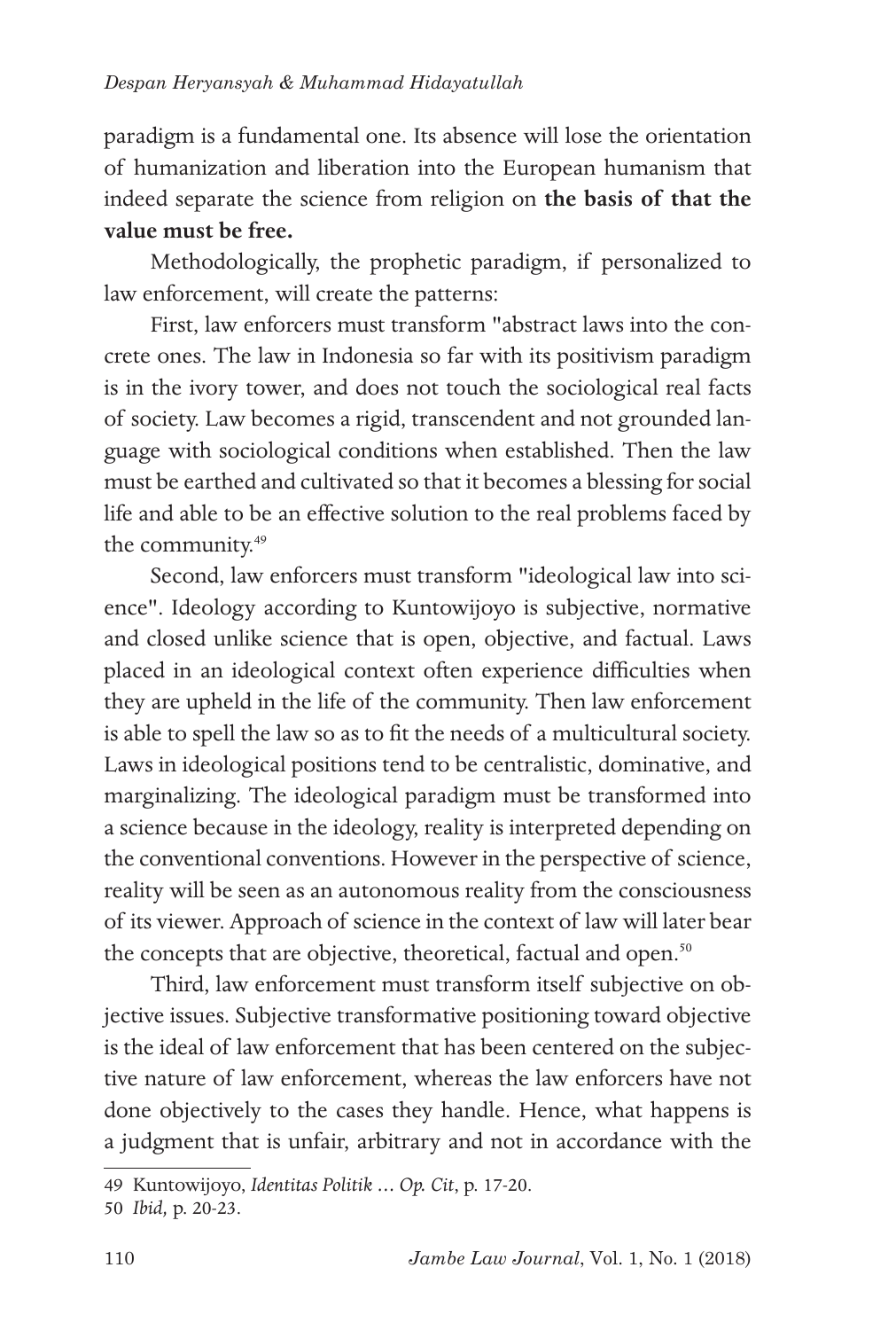actual reality. Objectives require realistic meanings. Kuntowijoyo pointed out, *zakat (*alms*)* subjectively aims to clean up the wealth and soul, but in fact the objective side of the goal of *zakat* essence is the achievement of social welfare. It means that Islam wants social welfare should always be developed.<sup>51</sup>

The above prophetic law paradigm is expected to be able to solve the problem of law enforcement in Indonesia. Law that holds to the values of religion can make law enforcement officers aware of their role and function as human being and their responsibility as *khalifah fil 'ardh*. In addition, they can create legislation that is full of humanization, liberation and transcendence values.

# **E. Conclusion**

Law enforcement have not been successful and do not give justice for the community because Indonesia both apparatus and law un Indonesia are very positivist. Something is fair if it is in accordance with the article in the law. On the other hand in practice, the law is inseparable from social reality in society because it is a part of social reality. Positivist conditions make our law enforcement very rigid and not responsive to the development of society so that it results in injustice everywhere. To make improvements to law enforcement, the first thing to do is to remove the positivist culture that has been upheld by law enforcement officers. If it has been done, the improvement of legal substance, legal structure and legal culture can be done, too.

Prophetic law is essentially liberating law, which adheres to the values of prophethood, of which the values have been established in the Qur'an and the hadith of the Prophet. Prophetic law is oriented on three things, namely Humanity, Liberation, and Transcendence . With the application of this concept of prophetic law, law enforcement officers are expected to change the paradigm that has been positioned as a mouthpiece of the law. Law enforcement officers are free people that means not being shackled by the rules because the main purpose is to provide justice rather than applying the rules.

<sup>51</sup> Kuntowijoyo*, Paradigma Islam… Op. Cit*, p. 284.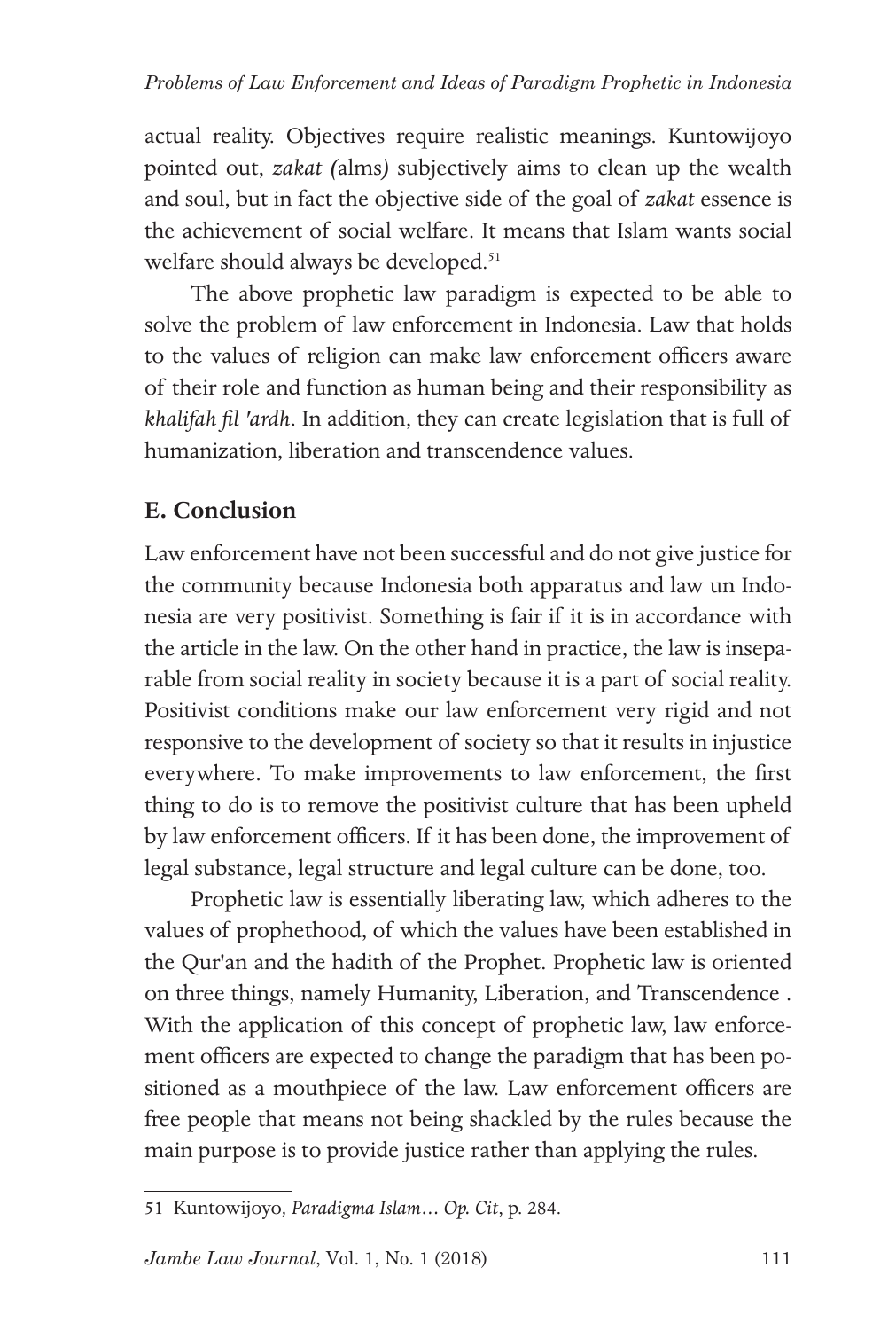# **Bibliography**

### *Books*

- Ali, Mahrus (ed), 2013, *Membumikan Hukum Progresif*, First Imprint, Yogyakarta: Aswaja Press.
- Fakrullah, Zudan Arif, 2005, *Penegaka Hukum sebagai Peluang Menciptakan Keadilan*, Jurnal Jurisprudence, Vol. 2, No. 1, March.
- Gardon, Scott, 1991, *The History and Philosophy of Social Science*, London: Toutdge.
- Hardiman, F. Budi, 2003, *Melampaui Positivisme dan Modernitas : Diskursus Filosofis tentang Metode Ilmiah dan Problem Moderitas*, Yogyakarta: Kanisius.
- Huijbers, Theo, 1984, *Filsafat Hukum dalam Lintasan Sejarah*, Yogyakarta: Yayasan Kanisius.
- Kelsen, Hans, 1978, *Pure Teori of Law*, Berkely: University California Press.
- Muttaqien, Husnul, 2003, *Menuju Sosiologi Profetik : Telaah Gagasan Kuntowijoyo Tentang Ilmu Sosial Profetik dan Relevansinya Bagi Pengembangan Sosiologi,* Undergraduate Thesis, Yogyakarta: Faculty of Social and Political Sciences UGM.
- Kuntowijoyo, 2004, *Ilmu: Epistemologi, Metodologi dan Etika,* First Imprint, Yogyakarta: Tiara Wacana.
	- , 1991, *ParadigmaIslam : Interpretasi Untuk Aksi*, Bandung: Mizan.

 , 2001, *Muslim Tanpa Masjid : Esai-Esai Agama, Budaya dan Politik dalam Bingkai Strukturalisme Transedental*, Bandung: Mizan.

, 1997, *Identitas Politik Umat Islam*, Bandung, Mizan.

- Lowy, Micheil, 1999, *Teologi Pembebasan*, Yogyakarta: Insist Press-Pustaka Pelajar.
- Luhman, Niklas, 1985, *A Sosiological Theory of Law*, London: Routledge & Kegan Paul.
- Marzuki, Suparman, *Robohnya Keadilan : Politik Hukum HAM Era Reformasi*, Yogyakarta: Pusham UII.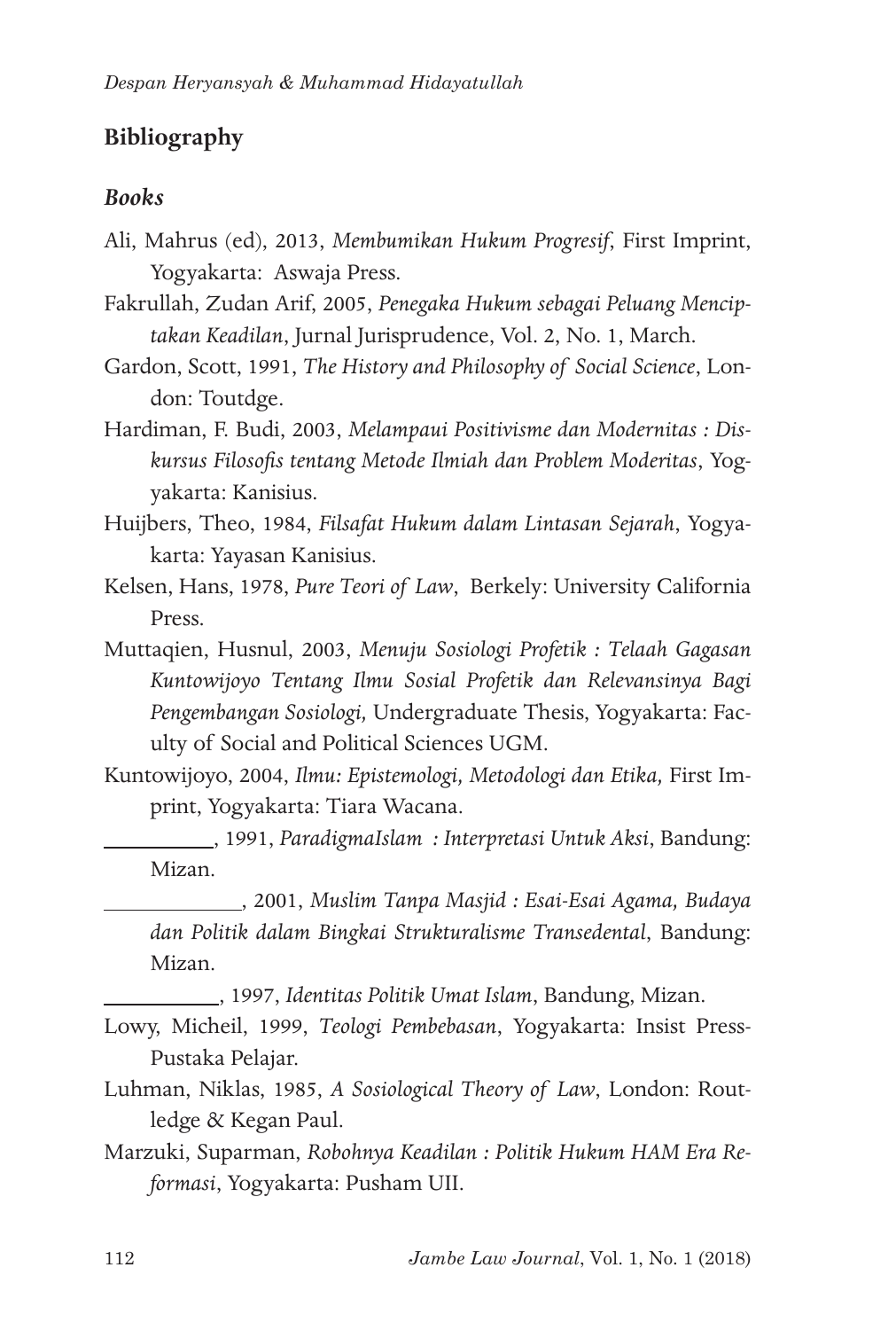Rahardjo, Satjipto, 2010, *Sosiologi Hukum : Esai-Esai Terpilih*, Yogyakarta: Genta Publishing.

- Rasjidi, Lili, 1996, *Dasar-dasar Filsafat Hukum*, Cetakan ke-7, PT. Citra Aditya Bakti,
- Sinha, Prakash, *Jurisprudence Legal Philosophy in A Nutshsell,* Bandung: Minessota, West Publishing.
- Smith, Oliver Gold, 1766, *The Traveller*, tk.
- Sofan, Moh., 2004, *Pendidikan Berparadigma Profetik : Upaya Konstruktif Membongkar Dikotomi Sistem Pendidikan Islam,* Yogyakarta: IRCiSoD-UGM Press.
- Syamsudin, M. (ed), 2013, *Ilmu HUkum Profetik; Gagasan Awal, Landasan Kefilsafatan dan Kemungkinan Pengembangannya di Era Postmodern*, First Imprint, Yogyakarta: FH UII Press.

Syariati, Ali, 1982, *Sosiologi Islam*, Yogyakarta: Ananda.

- Tanya, Bernard L., et.al., 2013, *Teori Hukum; Strategi Tertib Manusia Lintas Ruang dan Generasi*, Cetakan ke-empat, Yogyakarta: Genta Publishing.
- Thontowi, Jawahir, 2011, *Menuju Ilmu Hukum Berkeadilan*, Professorial Inaugural Address in Legal Philosophy, 20 December.
- Wignjosoebroto, Soetandyo, 2002, *Hukum Paradigma, Metode dan Dinamika Masalahnya* , Jakarta: Huma.

## *Scientific Works, Newspapers and Internet*

- http://sengiernest.wordpress.com/2014/10/05/mazhab-positivisme-hukum/, accessed on 06 January 2015.
- http://www.fatahilla.blogspot.com, accessed on 06 Januari 2015.
- Heddy Shry Ahimsa-Putra, Paper presented at "Diskusi Berseri Memban gun Paradigma Ilmu Hukum Profetik" organized by Pusat Studi Hukum Center for Legal Studies), Faculty of Law, Universitas Islam Indonesia (PSH FH-UII) Yogyakarta, 18 November 2011.
- Janedjri M Gaffar. *Penegakan Hukum dan Keadilan*. Dalam http:// www. Ahmadheryawan.com, accessed on 20 Desember 2014.

<sup>--------------, 2006,</sup> *Membedah Hukum Progresif,* Jakarta: Kompas.